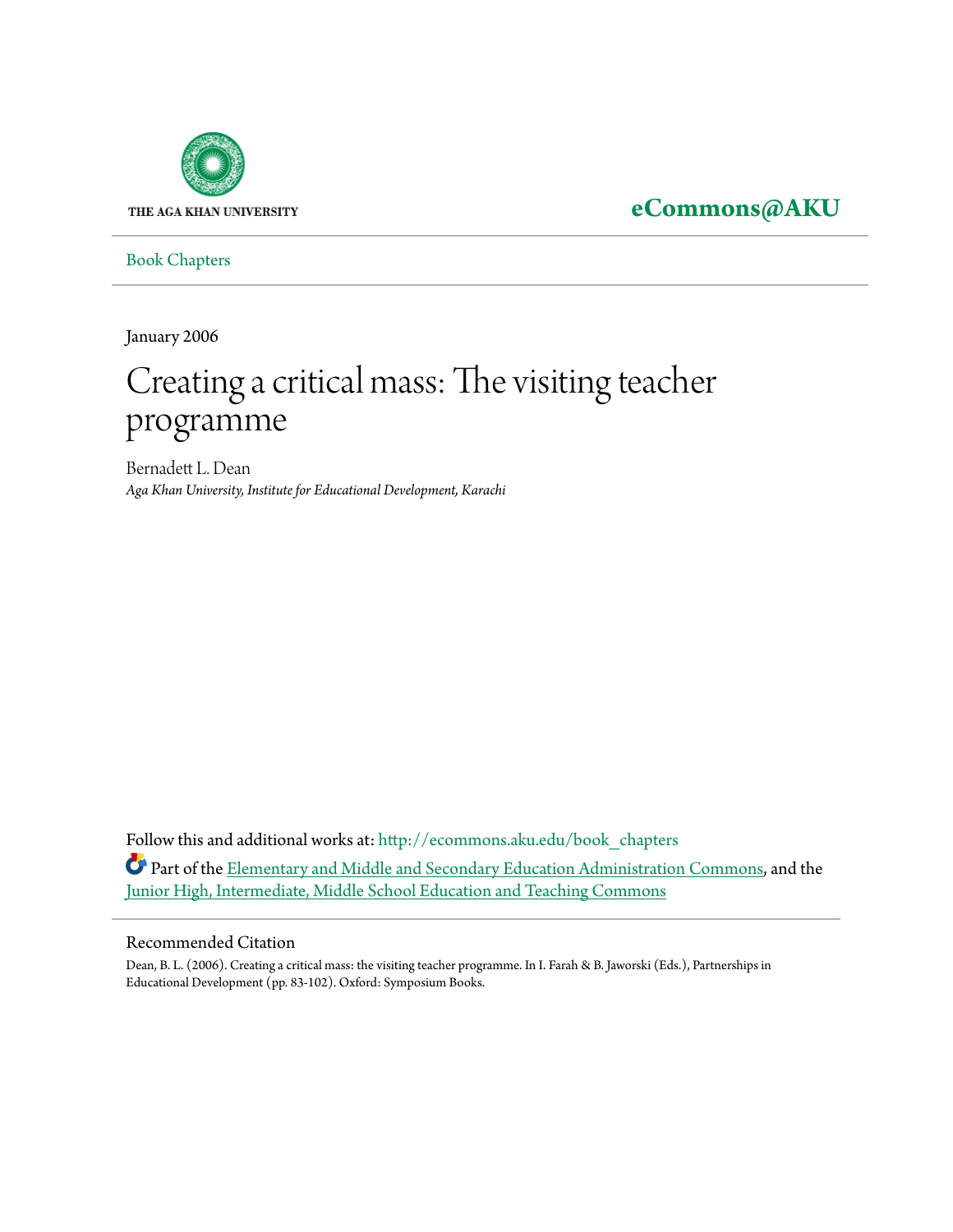CHAPTER 5

# **Creating a Critical Mass: the Visiting Teacher Programme**

# **BERNADETTE L. DEAN**

Perhaps the paramount issue facing education planners in Pakistan today is how to recruit, train, deploy and improve the quality of teachers in primary and secondary education. (The World Bank, 1988, p. 22)

The momentum this VT Programme has generated (among the course participants) is overwhelming in spirit, ideas, energy, commitment and desire to seek new avenues for change and make change happen. (Mithani, 1996)

## **Introduction**

The Institute for Educational Development (IED) began the first Visiting Teacher Programme (VTP) [1], in October 1995. The Visiting Teacher programmes are offered in the areas of social studies, English, mathematics, science and primary education to teachers from the IED's cooperating schools in Pakistan and other developing countries in the region. These schools send teachers for their professional development to the IED for eight weeks of rigorous and supervised work, after which they return to their schools. The programmes are designed to prepare classroom teachers who, in concert with Professional Development Teachers (PDTs) [2], would form a critical mass of teachers with a shared outlook and who would support each other in enhancing the quality of education in their schools.

This chapter provides a description of the VTP. It highlights the key objectives and features of the programme, the role of the PDTs, and the impact of the programme on PDTs and the visiting teachers (VTs) as evident in programme reports and impact studies.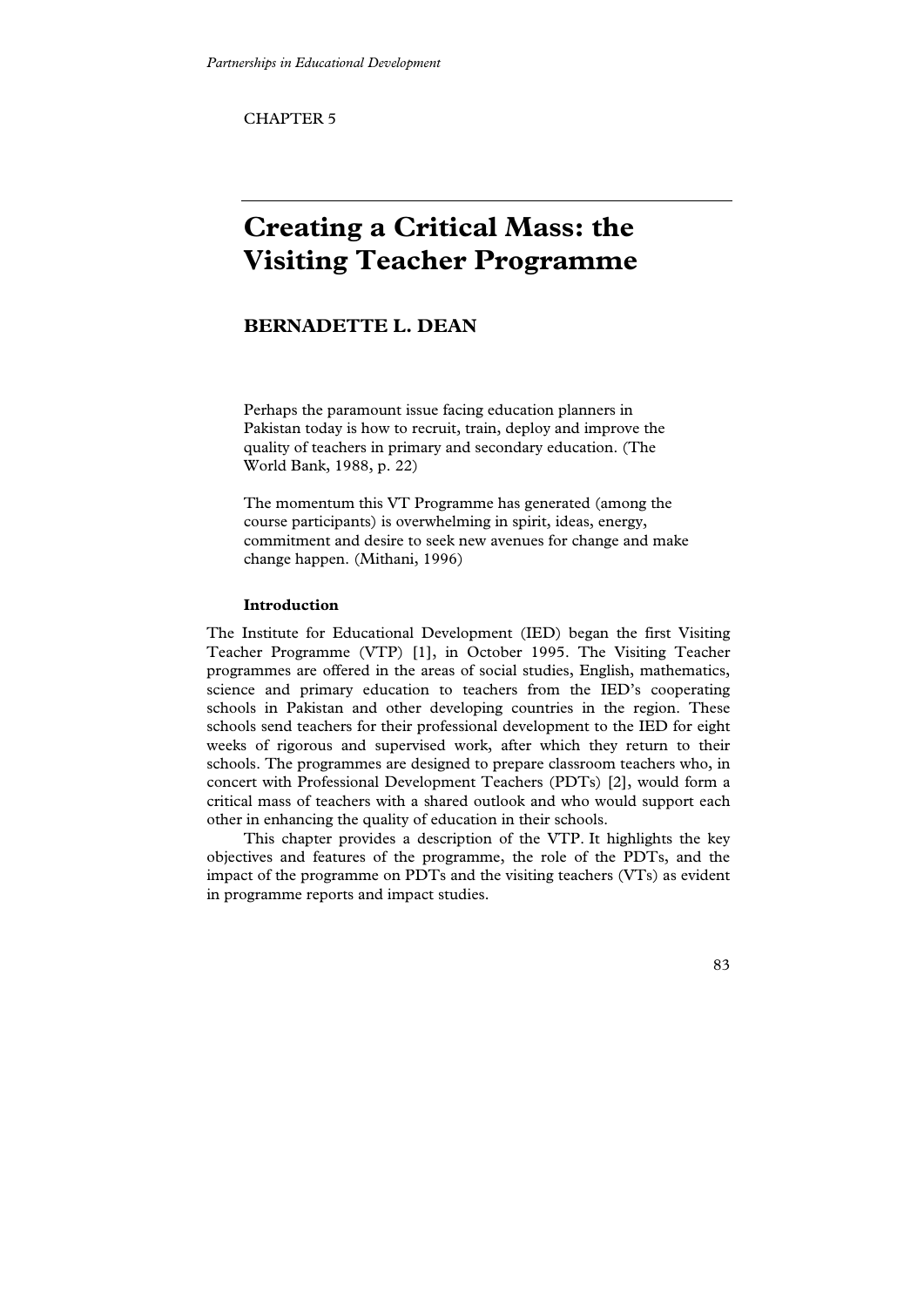# **Description of the Visiting Teacher Programme (VTP)**

The VTP is based on the teaching hospital model (Cornbleth & Ellsworth, 1994). In this model teachers learn theory at the university followed by practice in school. Of the eight weeks approximately three weeks are spent in teaching practice in real classrooms.

Teachers selected for the VTPs must have a first degree [3], three years' teaching experience, indicate a willingness to endure the rigour of the programme and have the desire to develop professionally. The VTPs are designed, implemented and evaluated by a team of PDTs serving as parttime faculty. The PDTs are supported by an IED faculty member and, in the initial programmes, by a faculty member from a partner university (PU) as well.

The philosophy of education and approach to teacher education advocated by the IED is radically different from that advocated by other teacher education institutions in Pakistan. Unlike most of these institutions where transmission of knowledge through the lecture method predominates, the VTP is based on the constructivist philosophy of learning and adopts an active participatory methodology. Learners are active creators of knowledge who reconstruct their knowledge when faced with new experiences (Piaget, 1977). Interaction with others through communication, reflection and interpretation enhances their potential to learn (Vygotsky, 1981).

#### *Aims and Objectives of the Programme*

The programme has two aims: the in-service professional development of classroom teachers and the development of the PDTs as teacher educators. The PDTs, supported by the faculty, plan, conduct and review the programme. This experience is expected to prepare them as teacher educators. The programme also aims to contribute to the professional development of classroom teachers through the realization of the following objectives:

- 1. *Improving subject matter knowledge.* Research in developing countries suggests that teachers' subject matter knowledge is probably the most important factor influencing their students' academic performance (Warwick & Reimers, 1995). Therefore a key objective of the programme is to attempt to deepen knowledge and understanding of the nature and content of the subject they teach.
- 2. *Improving existing and introducing new instructional skills and strategies.*  Teaching in most classrooms in Pakistan is based predominantly on the transmission of knowledge, attitudes and values through lectures, reading from textbooks and teacher directed questions (Aziz, 1992; Warwick & Reimers, 1995; Hoodbhoy, 1998). The VTP attempts to provide teachers with both general and subject-specific teaching skills and strategies.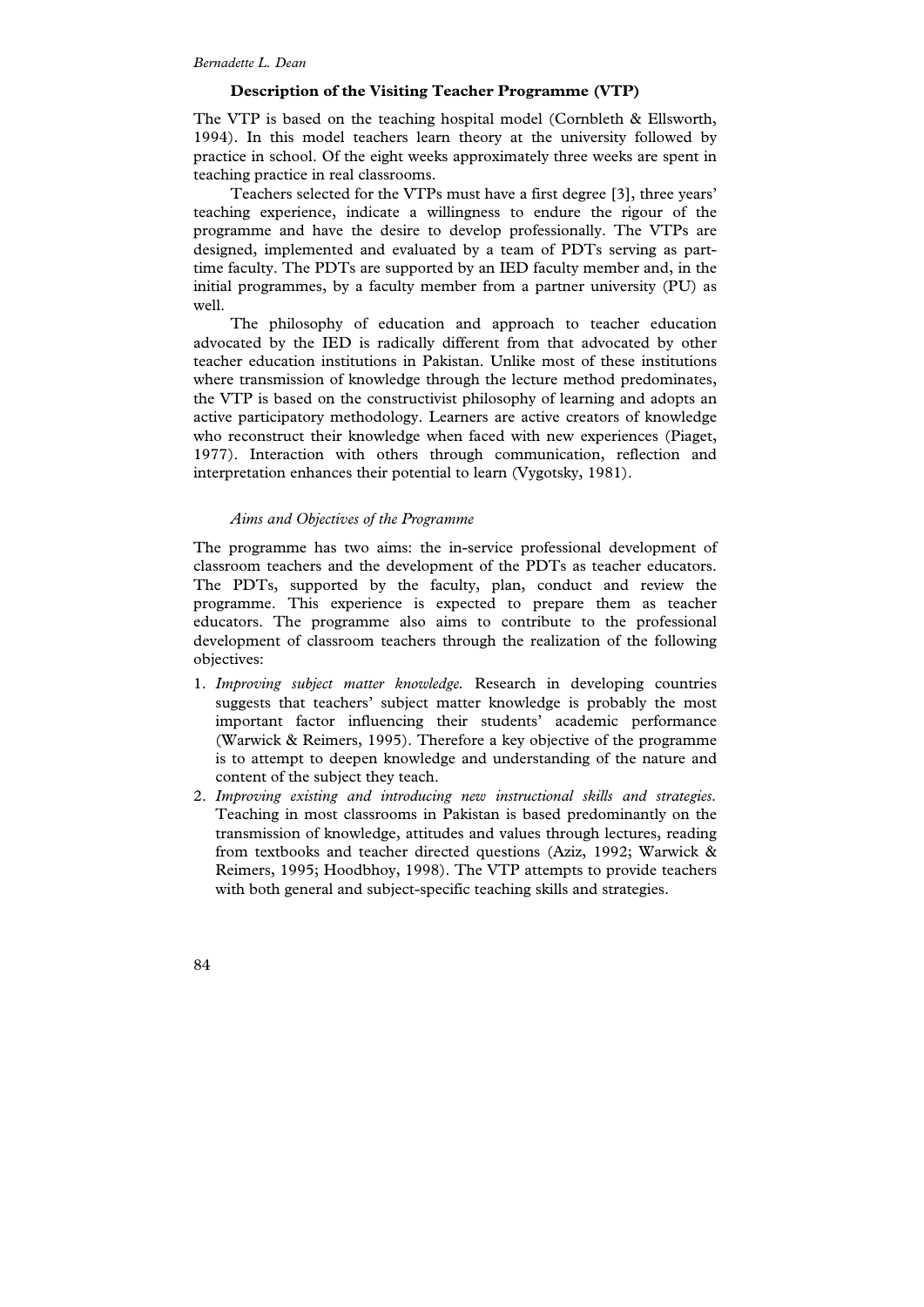- 3. *Broadening the conception of their role as teachers.* Teaching is generally viewed as helping students to perform well in tests and examinations. The VTP seeks to broaden teachers' view of education by encouraging them to see teaching not simply as an activity aimed not only at raising the academic performance of students, important though it is, but also at their holistic development and preparation to deal with persistent and emerging challenges of their societies.
- 4. *Increasing understanding of students and the learning process.* Teachers often focus their attention on the academically brighter students and those who show an interest in their classrooms. The VTP attempts to increase teachers' ability to recognize the individuality of their students and adjust the learning process to suit students' individual differences.
- 5. *Developing greater confidence in their own abilities as teachers and facilitating independent learning.* There is a belief that pre-service teacher training with occasional in-service training is sufficient for the professional development of teachers. The VTP takes a different approach. It attempts to enable teachers to become critical enquirers into their own practice and introduce them to the knowledge, skills and attitudes required to continue to learn independently.
- 6. *Preparing VTs to play a supportive role to the Professional Development Teacher*. Two to three PDTs would not be able to bring about sustainable change in their schools. Graduates of the VTP together with the PDTs would form a team to facilitate the in-service professional development of their colleagues and create a critical mass for school improvement (Bacchus, 1994).

The above objectives are met by making the following features an integral part of the total instructional programme.

- 1. *Maintaining a dialectical relationship between theory and practice.* Theoretical inputs on teaching and learning are followed by application in the real classroom and classroom practice is followed by reflection to review theory. The dialectical link between the two is made meaningful by promoting reflection.
- 2. *Developing the ability for critical reflection.* Reflective practice forms an integral part of the programme and is encouraged through such activities as journal writing, self-reflection and collaborative reflection on teaching, and problem-solving activities;
- 3. *Mentoring.* Mentoring is seen as a means of facilitating the professional development of both the PDTs and participants of a VTP. The role of the mentor is to challenge assumptions, encourage independent and critical thinking, encourage self-identification of strengths and limitations and find ways to address them.

The above features facilitate VTs' and PDTs' learning from the programme and are expected to be particularly helpful when they return to their school contexts and engage in the professional development of their colleagues. On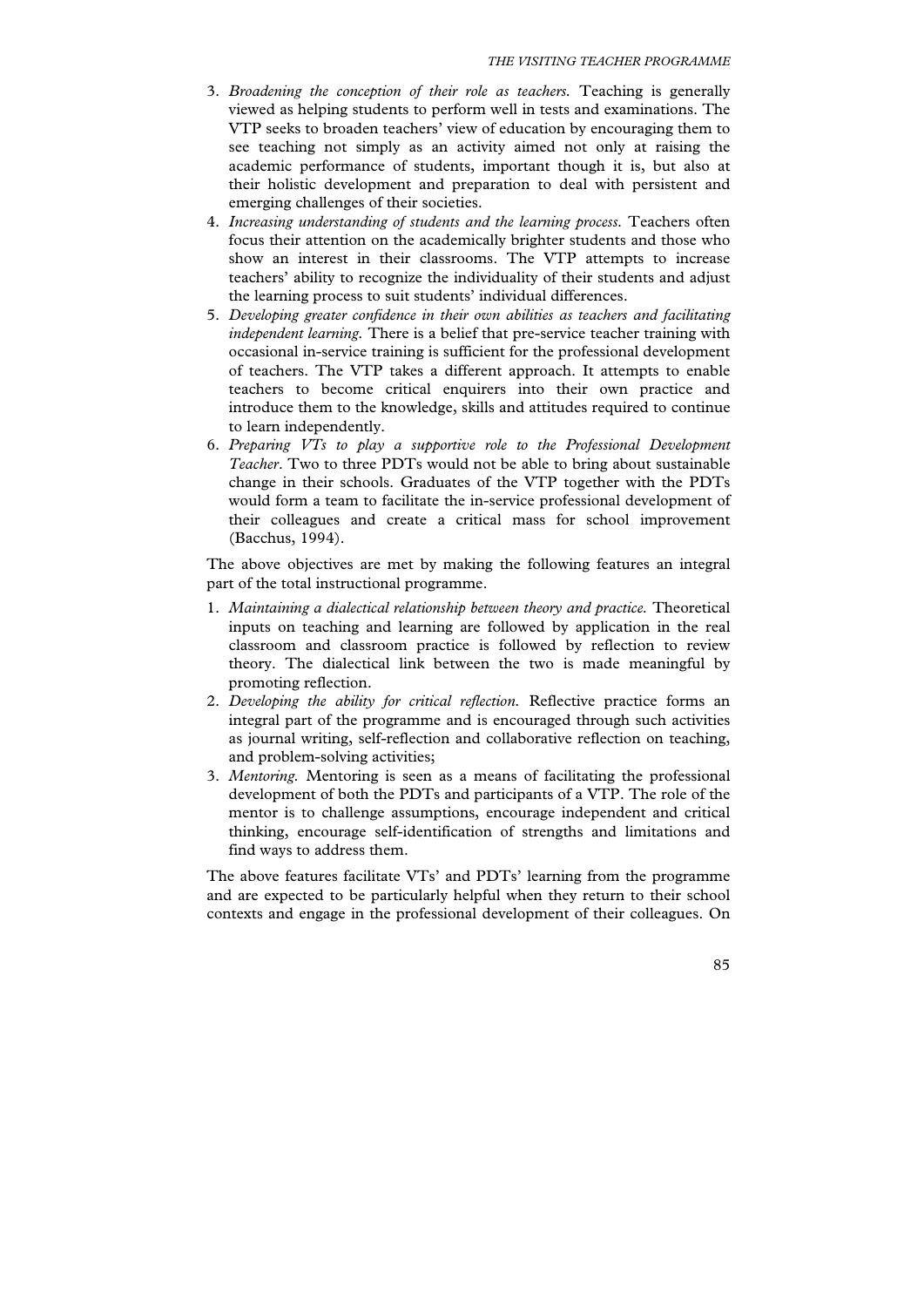return to school PDTs are expected to mentor VTs and facilitate contextually appropriate use of their learning from the course. Together they would conduct professional development activities at school such as workshops, lesson demonstrations and peer coaching for their colleagues.

## **The Role of the PDTs**

The PDTs are seconded from their schools for 4-6 months to conduct the VTPs. While engaged in conducting the VTP they learn the importance of designing a contextually relevant programme, the need for a safe learning environment and of building on the VTs' prior knowledge and experience.

#### *Planning the VTP*

Planning a VTP usually begins a month or two prior to its commencement. The team meets regularly to select the VTs, identify their needs, frame specific objectives of the programme, decide how best to realize the objectives and how to assess the VTs and the programme.

The VTP depends on effective teamwork. The initial phase of coming together to plan helps to develop a collaborative working relationship among the facilitating team. The team members learn with and from each other as they reflect on their own experiences, and from the literature on teaching and learning. They learn how best to address the needs of the VTs and realize the objectives of the programme. Once the knowledge, pedagogy and teacher development aspects to be covered in the programme are identified, each PDT identifies his/her areas of strength and interest. Often PDTs sharing similar interests but different strengths are assigned responsibility to develop and teach a specific area. Given that this is a professional development opportunity for the PDTs, they are often encouraged to take up a new area perceived as difficult, and to acquire new knowledge and skills with the guidance and support of more knowledgeable colleagues or the faculty member. The sub-teams come together regularly to discuss plans for teaching and receive feedback in a supportive yet challenging environment.

During the planning phase, the faculty member acts as mentor, tempering the PDTs' desire to teach all they have learnt in their Masters Programme; raising questions that lead team members to question their assumptions and experiences; encouraging them to ground practice in their experiences and the literature; and providing personal and professional support as and when needed.

#### *Implementing the Plan*

The VTP usually begins with introductory activities for VTs to get to know each other. Introductions are followed by critical reflection on their past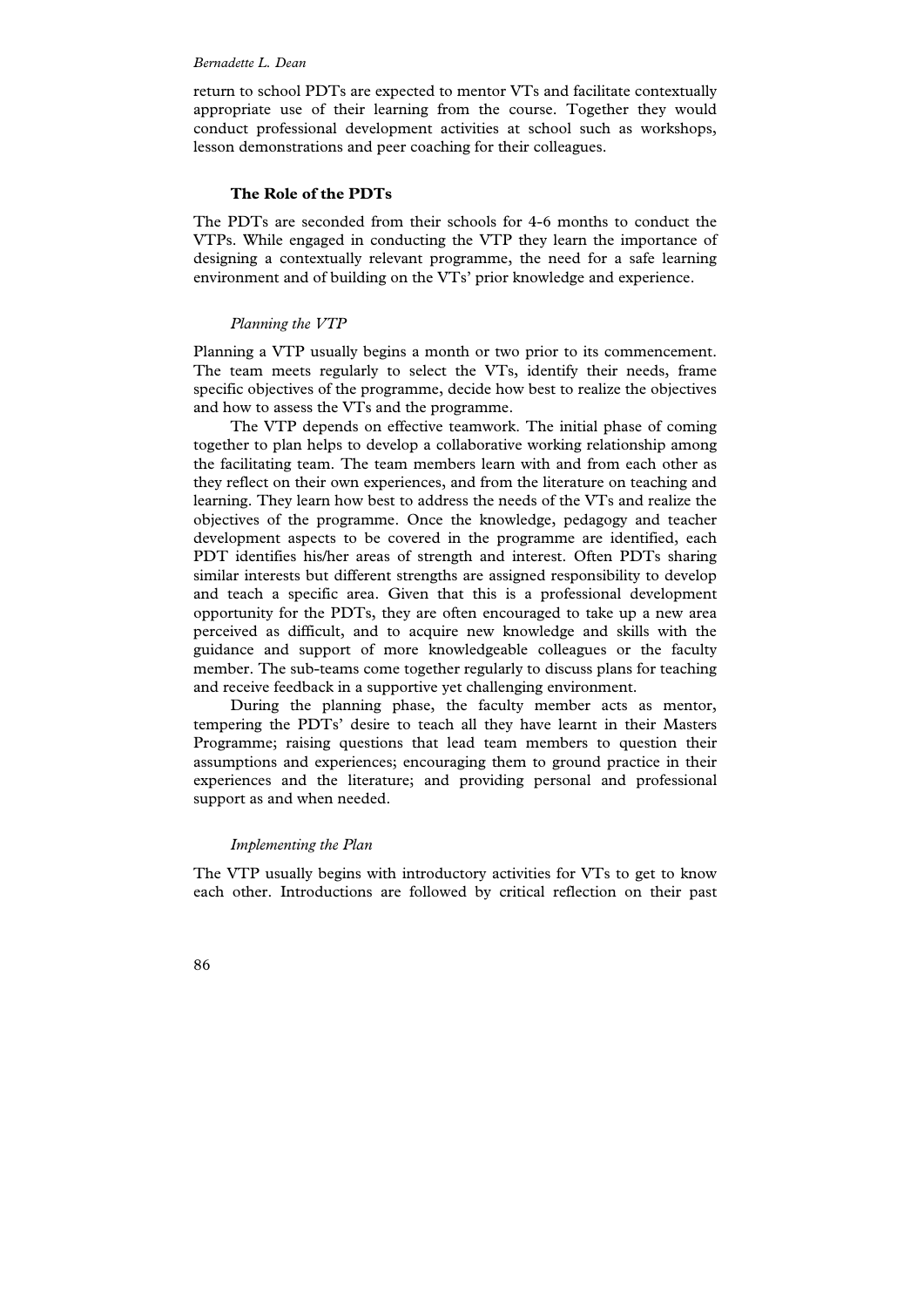practice: their teaching methodology, the curriculum and textbooks, teacherstudent relationship and assessment practices.

This is seen as an opportune time to introduce VTs to the concept of reflective practice. They are encouraged to continue critical reflection on their learning through daily writing of a reflective journal. PDTs collect journals each week, read them and provide critico-constructive feedback. Difficulty in reflective writing has led teams to find creative ways of promoting reflection such as having VTs answer guided questions, postlesson conferences and small group and whole class reflection activities in the classroom.

The programme continues with an introduction to the processes of children's physical, intellectual and psychosocial development; and to how children learn through discussion of theory and reflection on observations of children in real classrooms. VTs also learn how to plan effective lessons. Usually two members of the team lead teaching sessions, which include some mix of sharing relevant knowledge and experiences, engaging VTs in activities which challenge and question their existing ideas and help them to construct new ideas and to reflect on their learning. Other team members act as observers recording data for feedback and occasionally contributing to the session. The responsibilities of teaching and observing are rotated so that all team members get the opportunity to grow in all aspects of the PDT role.

An important focus of the programme is to improve teachers' content knowledge. The PDTs have consistently found that the subject matter knowledge of many VTs is quite superficial despite the fact that most have an undergraduate degree in the area. Even those with considerable teaching experience at higher levels admitted that prior to the VTP they 'did not truly understand certain fundamental ideas' or 'had never thought about certain ideas' (Lakha, 1999). The question PDTs have to address is: to what degree can teachers' content knowledge be improved in eight weeks and what is the best way to do so? The PDTs have addressed this question by directly teaching content as well as teaching VTs how to develop their content knowledge on their own. In teaching the content, misconceptions and gaps in knowledge are addressed. VTs are helped to identify what they know, what they do not know and where and how to find out.

A number of instructional strategies (questioning, cooperative learning and enquiry/investigation) are used while teaching content and helping VTs learn how to learn. VTs are asked to reflect on the processes in which they engage and to identify key elements of the strategy. First-hand experience of the strategy as learners enables VTs to assess its strength and limitations for themselves. These instructional strategies are also explicitly taught and practised in preparation for use in real classrooms. In using instructional strategies which focus on process rather than product, VTs begin to see the need for alternative assessment practices. For example, when VTs conduct an inquiry in small groups and make classroom presentations, they begin to realize that learning has been demonstrated. What is required are ways to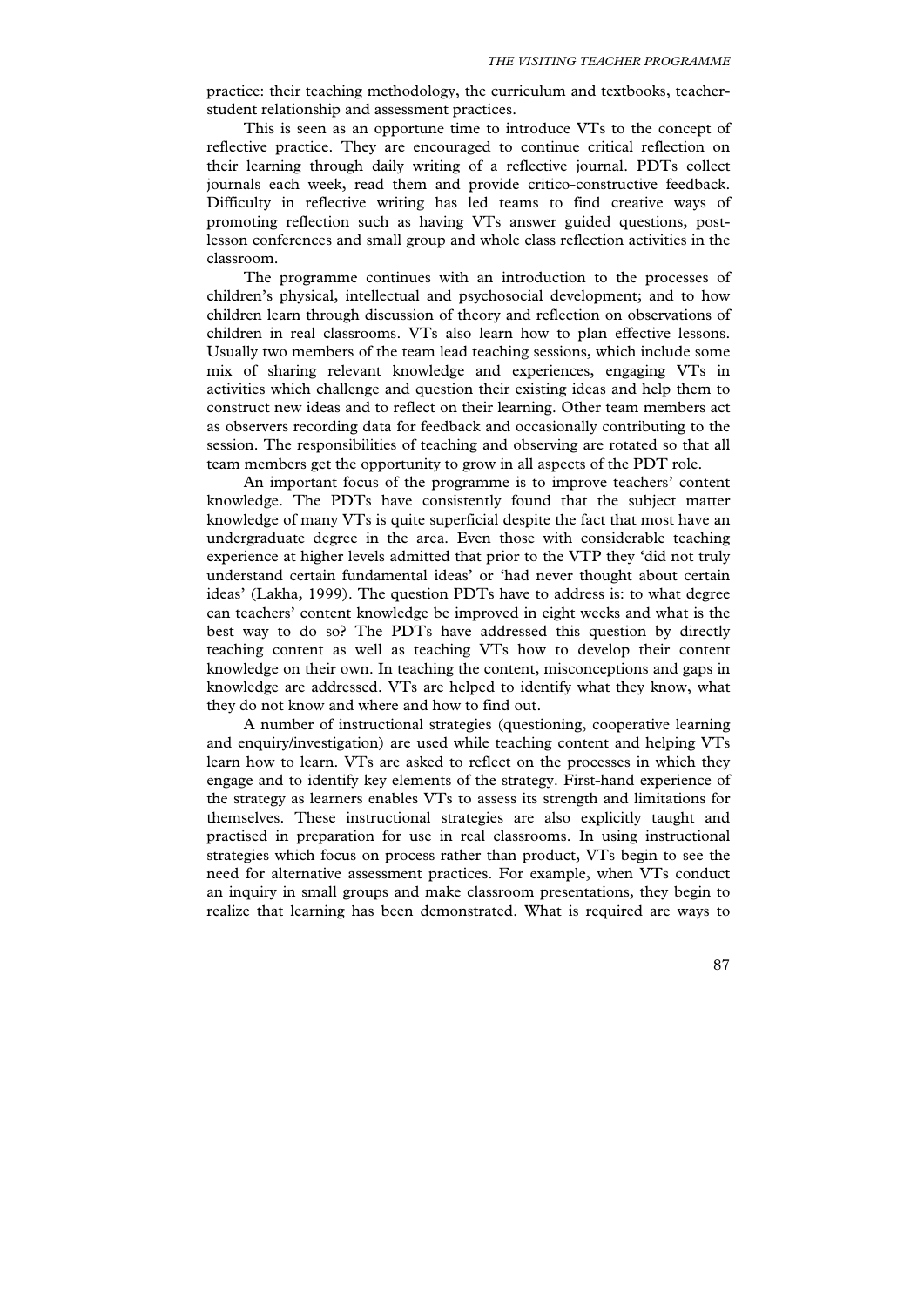record and assess this learning. PDTs help VTs to improve current practices by teaching them how to design better essay and objective test items, and develop the skills to implement the alternate assessment practices introduced.

During the programme, a conscientious effort is made to ensure that the VTs spend at least a third of the programme in real classrooms. They spend time closely observing a student or a small group of students when studying theories of development and examining how children learn. Besides this, VTs teach individual lessons or a planned unit on topics of their choice. Lesson planning involves development of objectives, selection of content and instructional strategies, preparation of teaching and learning materials for teacher and students, and development of tools to assess learning outcomes. Lesson planning facilitates synthesis of their learning and helps VTs recognize that they do have some control over the curriculum. Implementation of the plan in the real classroom is observed by a peer and guided by a PDT. Teaching is followed by self-reflection and group reflection. Reflection on practice is crucial to identifying possibilities and challenges and finding ways to address them. One VT wrote about her experiences in a VTP:

Each concept and idea that was conveyed and exposed was given time and opportunity to practice in real classroom situations. This repeated and reflected practice removed doubts, made the understanding very clear and gave us confidence in practicing the new concepts. (Dean & Niyozov, 1996a, p. 35)

Joyce et al (1987) notes that teachers must have at least 25 opportunities to practise a teaching strategy before it can become part of their repertoire. The lack of sufficient practice is one great limitation of the eight-week VTP and is one of the reasons for a shift to other forms of VTPs (see Chapters 6, 7 and 8).

As the VTP draws to a close, the participants focus their attention on discussion of the process of educational change and the preparation of a realistic action plan to bring about change in their own classrooms and schools. These plans are shared so that VTs can learn from each other.

#### *Behind the Scenes*

The PDTs critically reflect on their teaching at the end of each day, usually in the presence of the faculty member. The reflections seek to identify what went well, what did not, and why. The debriefing sessions eventually turn into planning sessions. Each sub-team shares plans and receives input from other team members. Each day's learning contributes to improving future sessions. The critical reflection sessions encourage the PDTs to strive constantly to improve their teaching and become more reflective practitioners.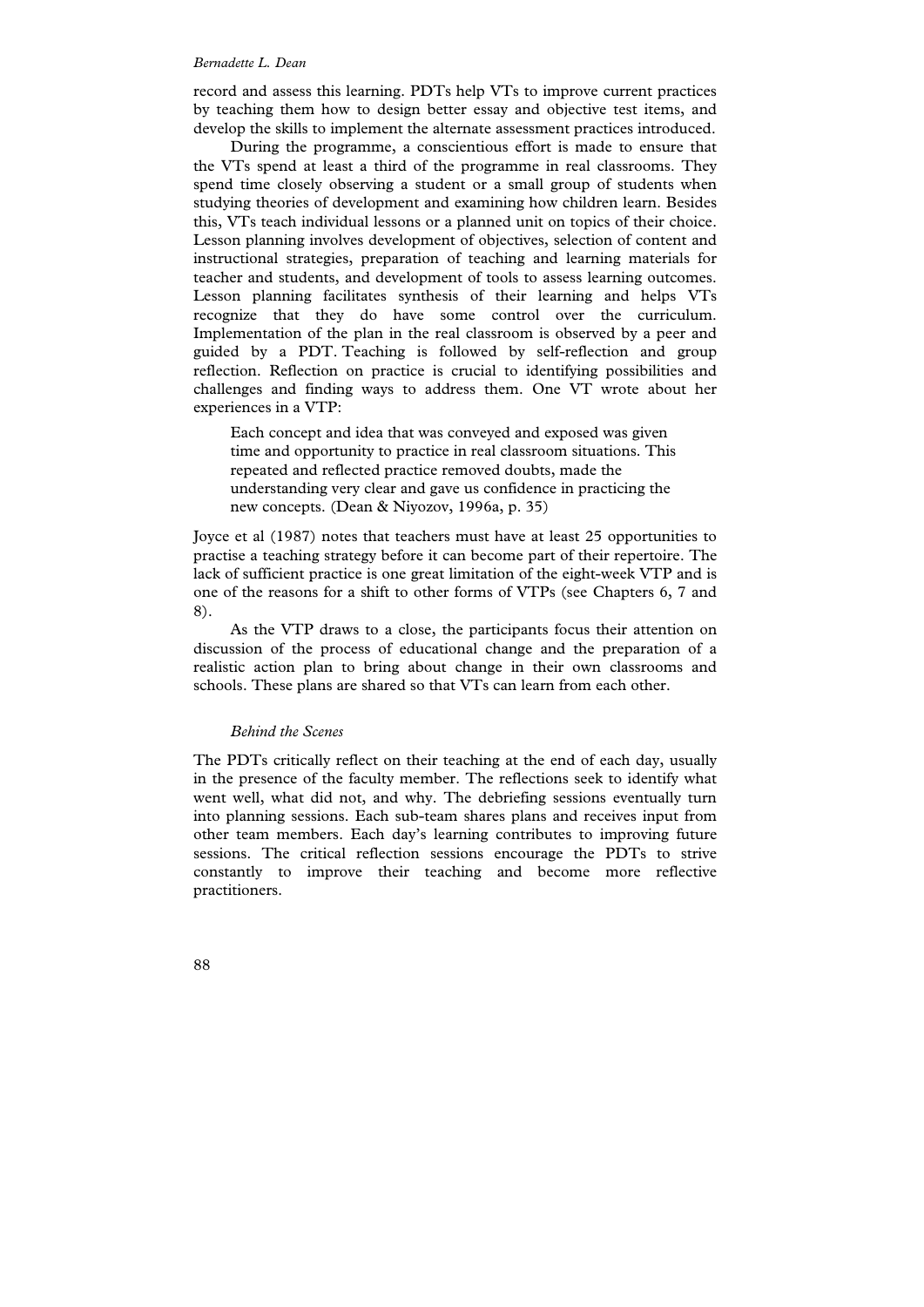At the end of the VTP, the PDTs evaluate the VTs and the programme. Evaluation of VTs is based on criteria shared at the beginning of the programme. VTs receive qualitative feedback on the degree to which they met the criteria and what they can do to improve. Evaluation of the programme is based on analysis of written feedback provided by the VTs on the end-of-the-programme evaluation form and the PDTs' own reflections. The evaluation results in the PDTs identifying successes, challenges and dilemmas faced, and lessons learnt during the programme. They suggest ways to build on the successes, address the challenges and raise issues that require thoughtful resolution. All these form part of a report from which PDTs can learn and to which IED can respond.

#### **Impact of the VTP**

The VTP had an impact on both the PDTs facilitating the programme and the VTs participating in it. The impact on the PDTs has come from their reports on the programme. A number of Masters and Ph.D. dissertations (Ghulam Muhammad, 1998; Vazir, 1998; Lakha, 1999; Mankeia, 1999; Ahmed, 2000; Rehmani, 2000; Fakir Mohammad, 2002) have been undertaken to gauge the impact of the VTP. Some are studies of the VTs during the VTP while others are studies of the VTs a few years after programme completion. These studies have used interviews, analysed documents and observed VTs teaching in classrooms to identify the influence the programme has had on VTs' knowledge, skills, beliefs and practice of teaching. The studies have consistently revealed a profound impact of the programme on the expressed beliefs of the VTs about the subject they teach and about teaching and learning processes. Less evident, however, is the translation of their learning from the programme into significantly different teaching practices in the classroom. The studies reveal that the difficulty in shifting from traditional to innovative practices are due to a combination of programme and context factors which include what was offered in the programme and how it was offered, the overly supportive environment at IED, and the environment and expectation of the school to which they return.

#### *Lessons Learnt by the PDTs from the Programme*

Reports of the VTPs indicate that participation in the conceptualization, implementation and evaluation of the programme is a transformational experience for most of the PDTs. Preparation of the VTP provides them the opportunity to evaluate critically the knowledge they acquired during the M.Ed. and find ways to adapt it to the needs and contextual realities of the VTs. While conducting the programme they realize the truth of the statement, 'one learns best when one teaches'. Reflection on the experience brings forth many valuable lessons, such as, the importance of creating a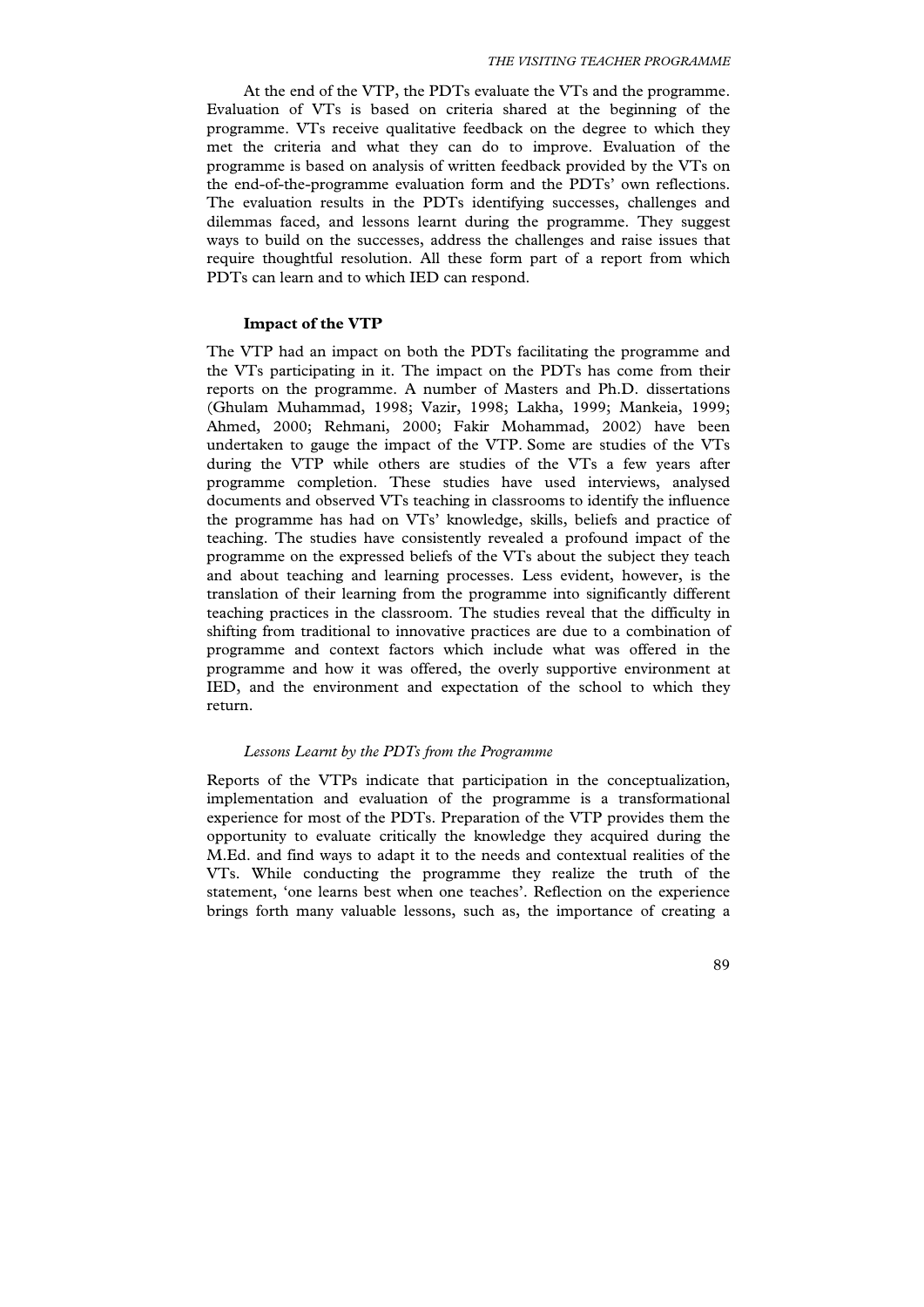conducive environment for learning and the need to build on the VTs' prior knowledge and experiences. They recognize the importance of cooperation for effective teamwork and the need to provide practice and follow-up support for knowledge use. Following are the lessons learnt by the PDTs.

*A safe and caring environment promotes learning.* The PDTs learnt that creating a safe and caring environment is necessary for effective learning. Creating such an environment takes time and requires consistent modelling of caring behaviours such as listening attentively, respecting persons and ideas and giving individual attention. When VTs realize that their ideas are respected and valued, their self-esteem and confidence increases, facilitating their active participation in learning. (Halai et al, 1996; Shah, 1999; Alvi et al, 2000; Baber et al, 2000; Hayyar et al, 2000).

*To build on prior knowledge and experiences.* The PDTs learnt that a complete break from past practice can create doubt and confusion leading to a loss of confidence as described by a VT in her journal:

Now I know that I have to revise all my previous conceptions and learn new approaches, but I am a little confused whether I would be able to find a better way of teaching or whether I'll take only this idea that 'I don't know how to teach'. Before coming here I had the feeling that I am a very good teacher. Now I have to get this feeling again. (Halai et al, 1996, p. 11)

Journal entries like the above made PDTs realize the need to begin from where the VTs are at a particular point in their career and build on their prior experiences rather than try to replace them. They are therefore, first introduced to simple generic cooperative structures, such as, think-pair-share or round table, which they can use during a lecture and then to more complex structures, such as, a jigsaw which can be used as a strategy itself.

*To contextualize teaching.* PDTs know that conceptual understanding is promoted by the use of teaching aids. They are acutely aware that most VTs come from resource deprived schools. They, therefore, teach VTs how to make low cost/no cost teaching aids, from recyclable materials, easily available in their contexts. Similarly, VTs have difficulty recognizing the utility of learning how to conduct knowledge inquiry because of a lack of books and other reading materials in their contexts. The PDTs help them identify organizations from which they can acquire free materials and to see the community as a resource.

*Understanding what cooperation and collegiality involves.* Although cooperation and collegiality are stressed during the M.Ed. programme, the competition for marks often results in contrived collegiality among the PDTs. However, working closely together for 3-4 months towards a common goal, they learn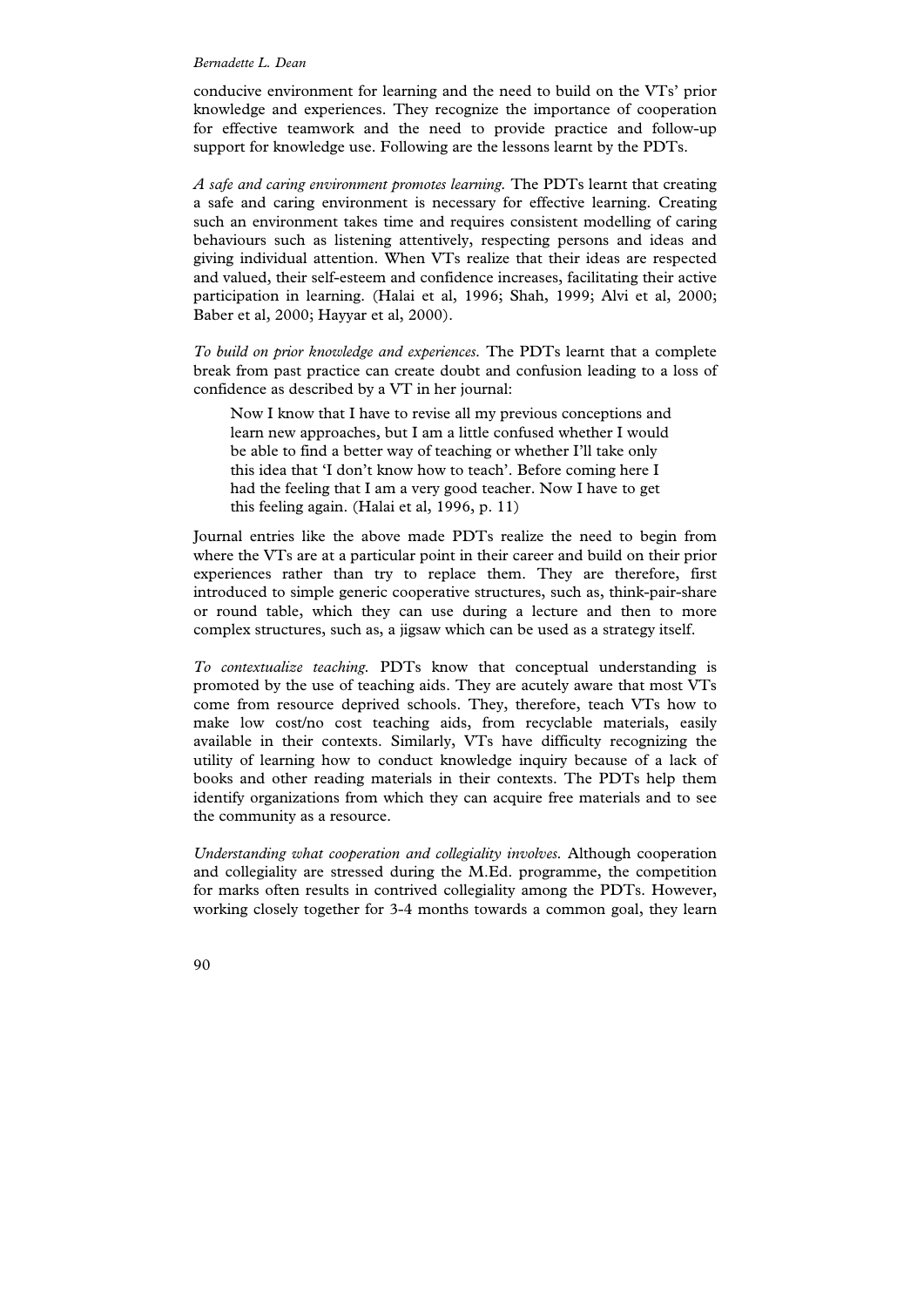that showing respect for others, giving due weight to alternative viewpoints, being honest with and trusting of others, being willing to say 'I don't know' or 'please help me', putting team goals ahead of personal goals, participating in joint problem solving and decision-making results in authentic collaboration and collegiality. (Dean & Niyozov, 1996a, b; Halai, 1996; Muhammad Sheikh et al, 1996)

*Practice and support are required for knowledge use.* During the VTP, VTs have relatively few opportunities to use their new knowledge, skills and strategies in the real classroom. The PDTs realized that if VTs are not provided opportunities to practice, and, given constructive feedback, they would revert to old practices. Becoming aware of the limitations of an eight-week university-based programme, PDTs suggested that the course be divided into shorter periods alternating between university and school or a systematic programme for follow-up of the graduating VTs should be put in place.

#### *Influencing Teachers' Beliefs and Practices through Teacher Education*

There are different perspectives regarding the relationship between beliefs and practices. One perspective is based on the assumption that beliefs guide practice. When teachers become involved in new experiences, they question their held beliefs and alter their practice (Thompson, 1992) Another perspective is that beliefs and actions are not explicitly distinguishable so that one cannot identify which changed first, but acknowledges that change requires awareness either of one's own thought or experience (Fennema et al ,1996). Research on the impact of the VTP revealed that teachers expressed a change in their beliefs about the subject, about how students learn and about teaching but change in practice was hindered because they did not know how to convert these beliefs into effective practices and because of the imperatives of school (Ghulam Mohammad, 1998; Lakha, 1999; Ahmed, 2000; Rehmani, 2000; Fakir Mohammad, 2002).

*Change in beliefs about the subject.* Research studies (Ghulam Mohammad, 1998; Mankeia, 1999; Ahmed, 2000; Fakir Mohammad, 2002) have reported a change in VTs' beliefs about the nature of the subject. For example, before attending the programme, social studies VTs perceived social studies as the study of historical events and names of places in geography. From the programme they learnt that 'social studies creates social awareness among people, develops their thinking ability and creates [responsible] citizens' (Ghulam Mohammad, 1998, p. 34). Similarly, VTs' belief of scientific knowledge as factual and true and therefore more valid and authentic than other forms of knowledge was changed to recognizing the tentative, controversial and sceptical nature of science (Ahmed, 2000).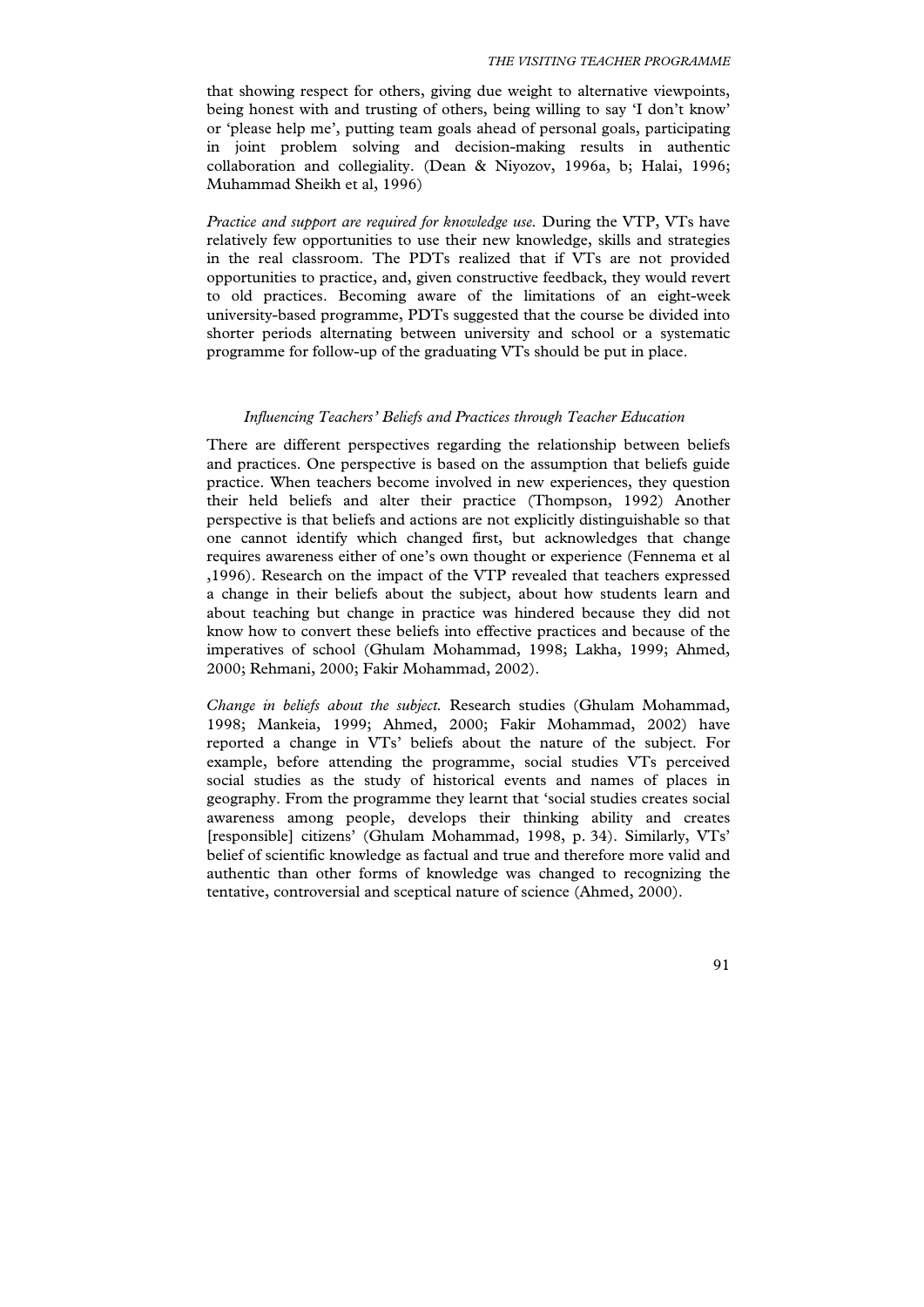*Change in beliefs about how students learn.* Changing teachers' beliefs about how students learn is important because as Harlen (1993) states:

A teacher's view of how learning takes place is very important, since it determines what experiences and materials s/he provides, what role s/he takes in the learning and what role the pupils are expected to take, what is assessed and how success is evaluated. (p. 37)

At the time of entry to the programme most VTs believe that learning is a passive reception of knowledge from an authority such as the teacher or the textbook. Many VTs categorize students as 'intelligent' or 'slow' believing the children have an innate ability that predisposes them to learn. They also believe that a student's motivation to learn determines the degree to which learning takes place. Motivation, however, is seen as emanating from the student. These beliefs are evident in the comment of a VT,

Learning can only take place if students themselves are willing. It is the first pre-requisite. They should be enthusiastic and curious by nature. They should be willing to devote much of their time to reading. (Ahmed, 2000, p. 33)

After a few weeks of active engagement with new ideas and materials that facilitate their learning, VTs realize that while innate ability and motivation to learn are important, the learning experiences provided by the teacher in the classroom can develop students' abilities and enhance motivation to learn.

These emerging beliefs are further strengthened after practice teaching in which VTs involve students in the teaching and learning process. Lakha (1999) observes that during a post-practice teaching discussion a VT remarked, 'I was surprised to see students coming to the blackboard and explaining', and in his journal noted, 'it was [a]very interesting incident for me because I [did not] expect that the students [could] also explain their answer' (p. 40).

The knowledge that students are not empty vessels but can think is likely to influence teaching practice. Fennema et al (1996) notes that, 'there is increasing evidence that knowledge of children's thinking is a powerful influence on teachers as they consider instructional change' (p. 405).

*Change in beliefs about teaching.* Most VTs entering the VTP view teaching as largely teacher centred and didactic. After a few weeks in the programme, a radical change in thinking about teaching is expressed. Many VTs who perceived Mathematics as product-oriented, procedure-driven and learntthrough practice, initially could not see the purpose of practical activities in teaching Mathematics. However, as they found their understanding of mathematical concepts improving through activities, they realized that they could use activities to promote conceptual understanding in their own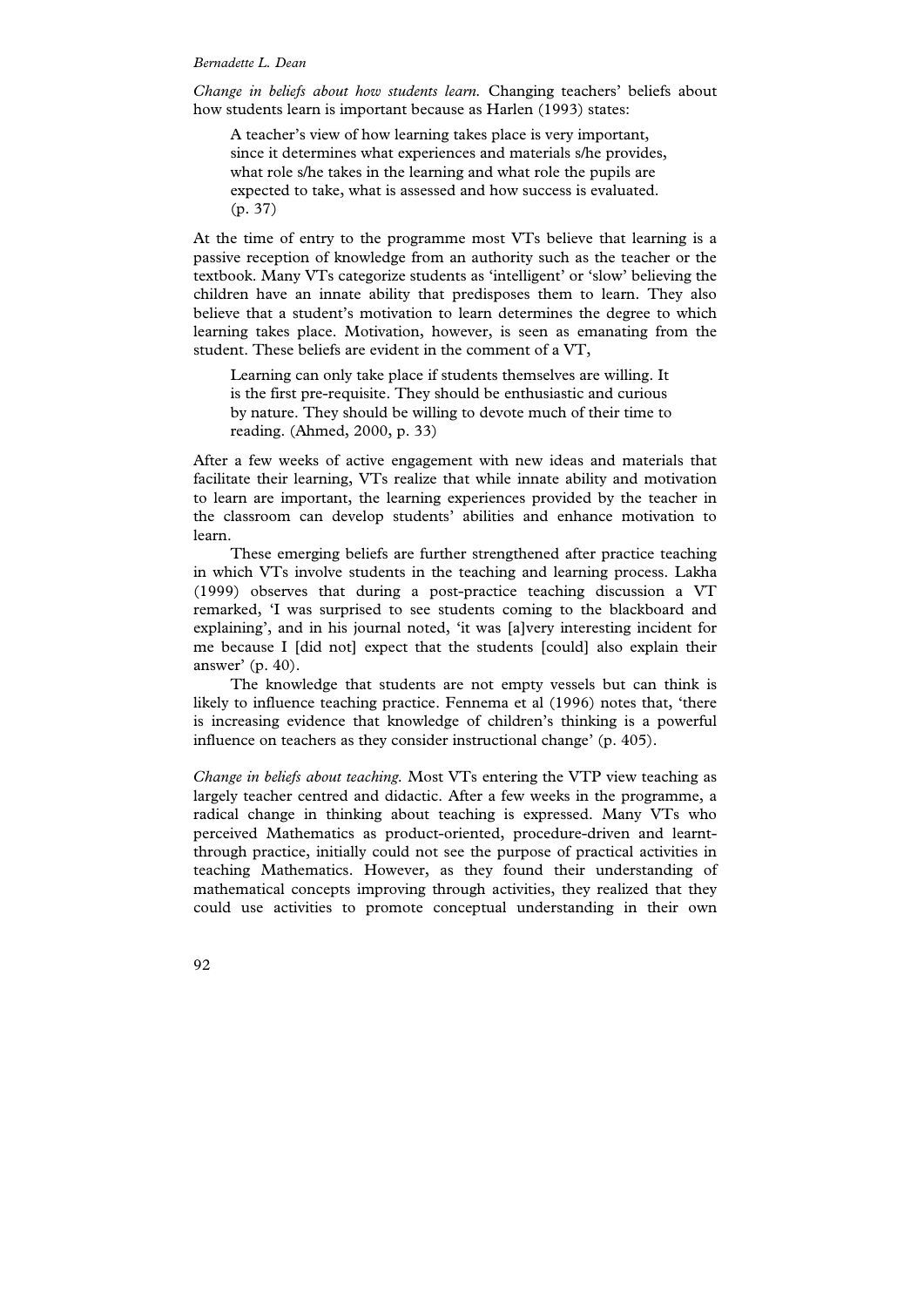classrooms. This is what one VT said, 'I was [a] traditional teacher, encouraging rote learning, but now I have realized, Maths is not rote learning and we can do practical work' (Rehmani, 2000, p. 72). Another VT, who prior to the programme stated that the aim of teaching is to complete the textbook, remarked at the end 'Now I am thinking [whether] the concept of the lesson is clear in [the] student's mind and not about how much of the lesson [is] left' (Lakha, 1999, p. 41).

Some VTs were stressed because they saw the value of what they were learning but felt contextual pressures and constraints would hinder implementation. A VT lamented:

I am feeling stressed at the end of the programme, [because] it will be difficult to apply what we learn here in our context as there are many problems ... lack of cooperation of teachers, the strength of students, the environment of the schools and the headmaster behavior. (Lakha, 1999, p. 38)

Other VTs were deliberately setting aside new information, as they perceived this information to be inappropriate for and inapplicable in their context. VTs, especially those teaching classes 9 and 10 in which students sit for the Matriculation Board examinations felt they could not use activities as they were time consuming. A VT stated, 'The time that we have is not adequate to cover the syllabus through activities, [as activities] require time' (Lakha, 1999, p. 32).

The observation (Fakir Mohammad, 2002) that teachers set aside new information when it is not relevant to their own teaching situation seems to be true here. For these VTs their perception of the challenges of teaching in their context proved to be a barrier the VTP had not helped them address.

*Change in the practice of teaching in their own real classrooms.* At the IED, VTs seeing the benefits that accrue to students during practice teaching, express a desire to bring about change in their own classroom practice when they return to their schools. Classroom observations indicate that VTs have changed their attitude towards their students, tried to engage students as active participants in the learning process, and have used some skills and strategies to improve their traditional classroom practices. They, however, leave out ideas and strategies that are new and relatively difficult to translate into effective classroom practice without further support.

Classroom observations (Mankeia, 1999; Rehmani, 2000; Fakir Mohammad, 2002) indicated a change in VTs' attitude towards their students. This was reflected in the way they dealt with students in the classroom. Instead of 'yelling and punishing students when they made mistakes', VTs now tried to 'understand' why their students were making mistakes. They dealt with the mistakes by providing oral and written feedback (Fakir Mohammad, 2002), and working with them individually often outside of their regular class (Mankeia, 1999).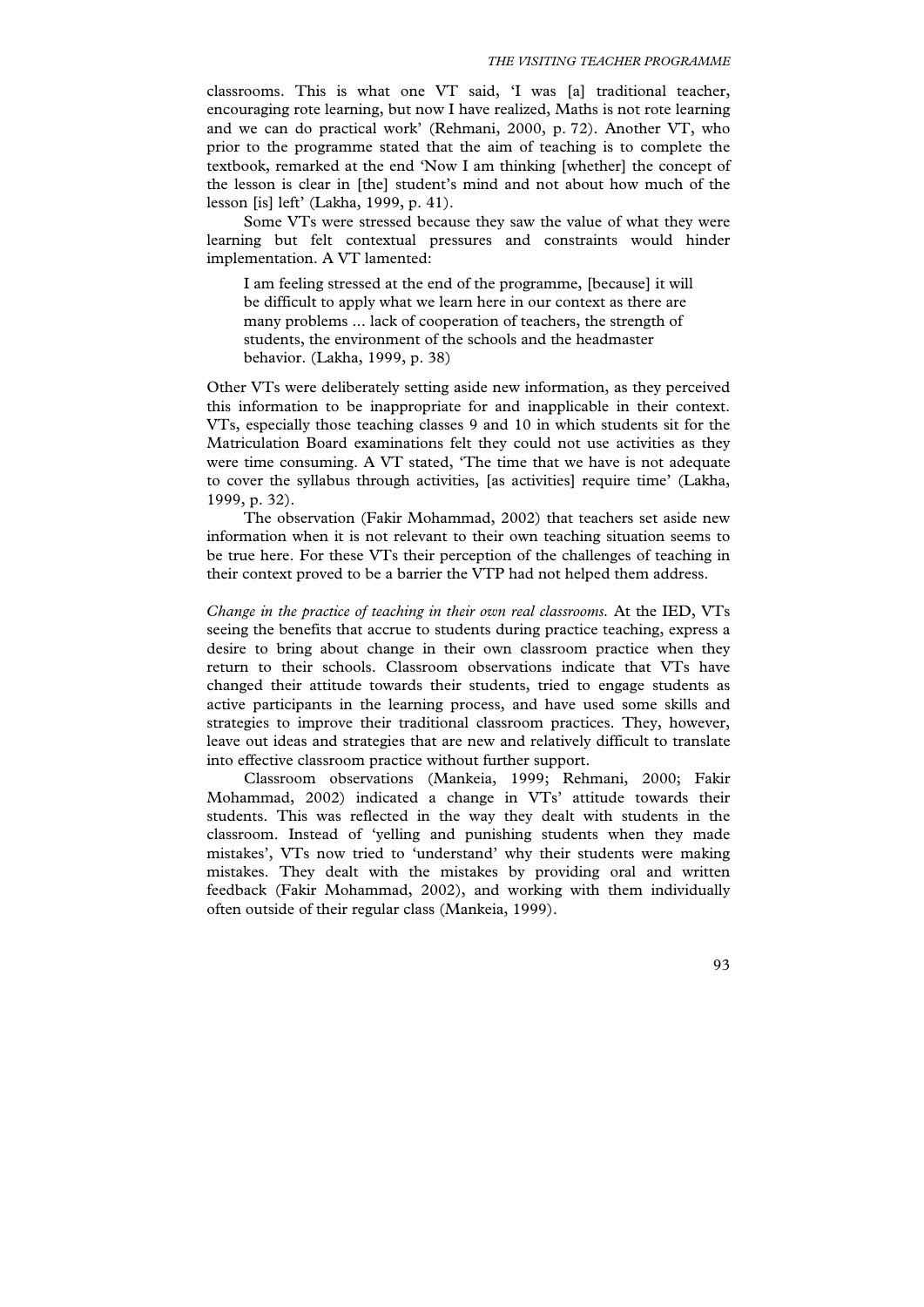Students were more active in VTs' classrooms. They came to the board to work out problems and explain the process used to their colleagues; they worked in small groups; and they made presentations based on group work and inquiry (Mankeia, 1999; Fakir Mohammad, 2002). However, in many cases this active involvement was more physical than intellectual. The VTs praised students when they worked out a problem correctly but did not explore their thinking when they made mistakes. Group work consisted largely of solving questions or explaining material in the textbook, and presentations consisted of sharing the group findings with the rest of the class.

Teachers usually use questioning as a way of finding out what students know prior to teaching and checking for understanding after teaching. Prior to the VTP, these questions usually required students to recall facts, and if students could not answer they were not encouraged to do so. Classroom observations following the VTP revealed that VTs have improved their questioning strategies. They ask questions to promote different levels of thinking, provide wait time, call on many students and encourage the students to answer their questions (Mankeia, 1999). Fakir Mohammad (2002), however, found that 'the major criterion of success in the lessons was emphasis on students' right answers to teachers' mainly closed questions' (p. 135).

Skills related to the subject, such as map skills in social studies, are used by the VTs in their teaching. Mankeia (1999) observed a VT teaching longitude and latitude and how to draw an outline map and noted that 'the teacher has a sound understanding of map skills' (p. 36). In the post-lesson interview the VT proudly stated, 'Before the VTP, I was facing difficulty in drawing (maps) and understanding the direction on maps but now my students are getting distinctions in the board exams in the map drawing section' (Mankeia 1999, p. 36).

The VTs seemed to have great difficulty in using the new instructional strategies introduced in the VTP and adapted a few of them to suit their needs. For example, VTs get their students to practise the social skills of listening actively and using quiet voices, introduced in the VTP as part of the strategy of cooperative learning, because it results in a quiet and orderly classroom and promotes the transmission of knowledge. This has been so effective that one school has made the use of these two social skills a school policy, encouraging students to use them even during break time! (Vazir, 1998).

#### *Personal Change*

Joyce et al (1987) state that professional development is, first of all, a matter of personal development. Most VTs noted a change in themselves. These changes include discovering strengths and building confidence; developing respect for others and valuing others' perspectives; asking questions and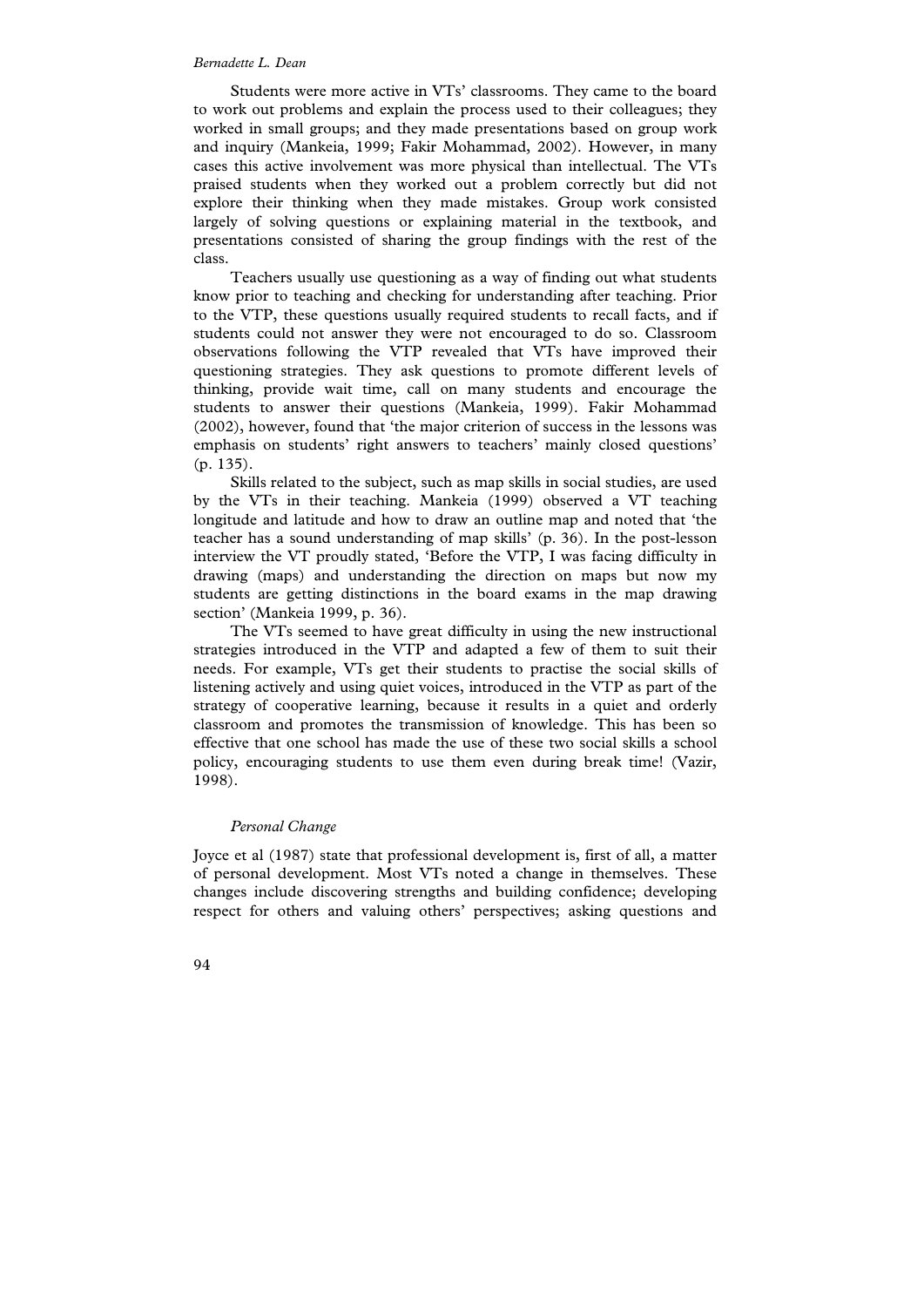seeking information from others (Ghulam Mohammad, 1998). A VT claimed, 'I have become more flexible. I am trying to understand people. I cannot say I have changed a hundred per cent but it has started' (Lakha, 1999, p. 51). Another noted that 'Before the VT course I thought it was useless to seek information from others, but after working there I realized I can learn from others also (Ghulam Mohammad, 1998, p. 55). Yet another VT recalled 'Before coming to IED when workshops were conducted in school, I could not participate but here I try to take part and I have got confidence' (Lakha, 1999, p. 33). VTs credited gain in confidence to the presentations they had to make and to microteaching. More female VTs mentioned gaining enough confidence to present in front of male colleagues. They felt their confidence had prepared them to talk to their seniors and superiors who are often male.

#### **Facilitating and Hindering Factors**

#### *What Facilitated These Changes?*

In studies of the impact of the VTP two factors were mentioned by VTs as facilitating change in themselves and in the knowledge, beliefs and attitudes required for effective teaching and learning. These were the enabling environment provided by the PDTs and IED and the different approach to teacher education used in the programme.

*Enabling environment.* The constant support and encouragement from the PDTs and other faculty members and the facilitative intellectual and physical environment of IED helped the VTs build confidence. This is exemplified in a VT's comment:

The most important aspect of the course was that one never felt stressed, although we had set goals and deadlines to meet. The course was conducted in a pleasant, friendly, success promoting and encouraging manner. It helped to develop my confidence. It taught me to critically question and examine every aspect of teaching and learning, to reflect on the current practices, syllabus and make decisions to bring about a change for the betterment of the society by developing critical citizens. (Dean & Niyozov, 1996a, p. 41)

The lack of a similar facilitative intellectual and physical environment in schools, however, makes it difficult for VTs to use their new learning and results in their reverting to routine practices. (Fakir Mohammad, 2002)

Another VT expressed a similar view: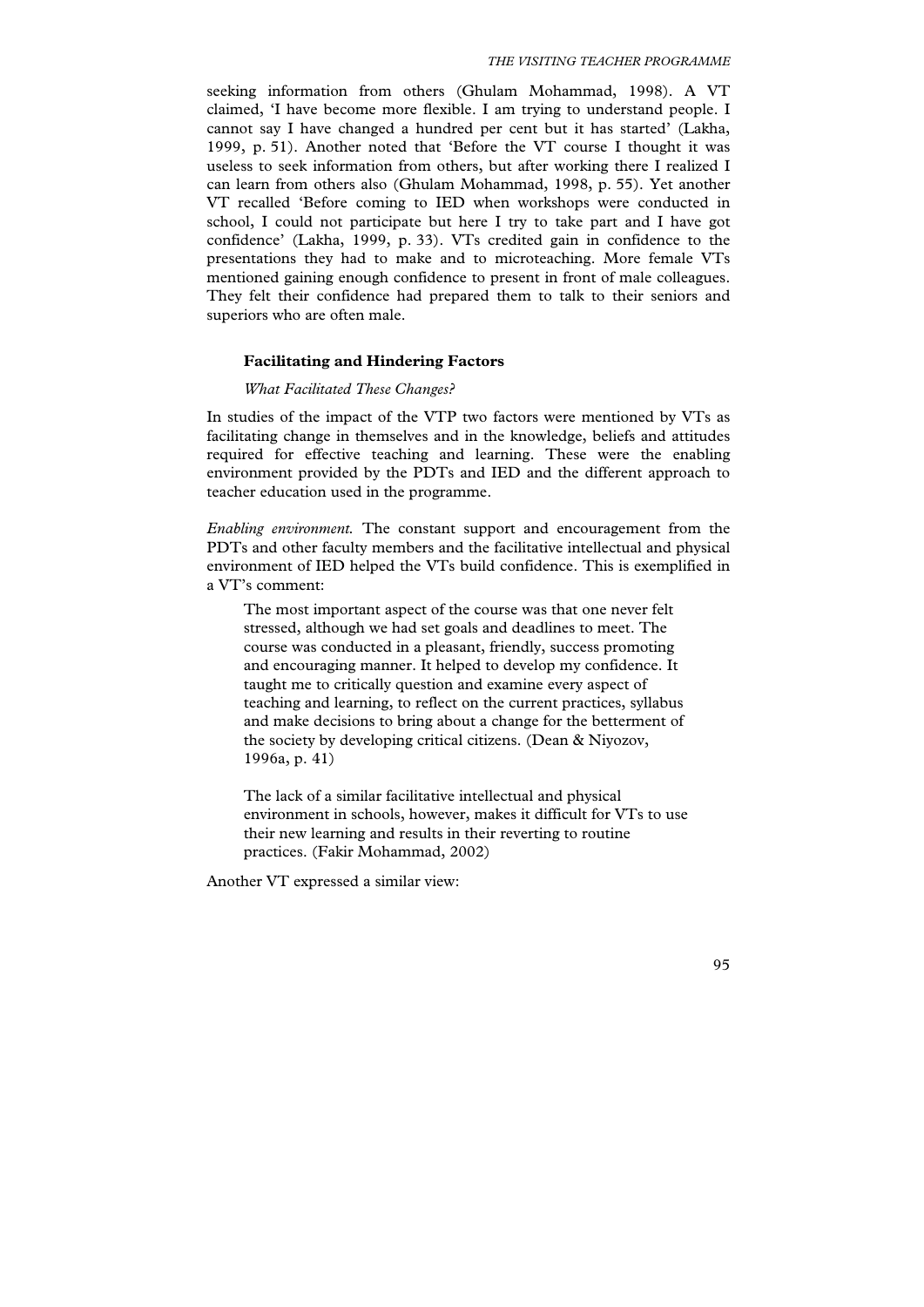Nobody [in school] there had a similar perspective of teaching such as I had developed at the IED. And after a few weeks I locked my files in a cupboard and resorted to the routine way of teaching. The IED environment is far away from the real situation of school; IED's methods negate the applicability of its philosophy in school. IED provides relaxation in timing and luxury in resources and satisfies all basic needs, which [is] quite in contrast to school[s] where teachers have difficulty in getting a chair or a glass of water. IED's learning could be only sustained in the IED environment. IED represents an artificial environment for teachers. (Fakir Mohammad, 2002, p. 109)

*The approach to teacher education.* Most VTs come from contexts in which teaching and learning follows what Freire (1970) calls 'the banking concept of education' where teachers 'deposit' knowledge into students. Students are expected to memorize and regurgitate this knowledge in examinations. Since the education system is driven by examinations that assess students' knowledge of textbook facts, teachers use methods, such as lecture and recitation, to ensure students know the facts well enough to pass the examinations.

The VTP, on the other hand, is based on the social constructivist perspective which assumes that learners construct knowledge for themselves through encounters with new ideas or situations. Interaction with others facilitates knowledge construction. The role of the teacher is to provide new ideas for learners to interact with and construct knowledge. The VTs soon recognize that it is not the transmission of knowledge but the nature of the activities provided and their engagement in meaning making that facilitates their learning. They realize that the same process can be used with students in their own classrooms as evident from this VT's comment:

I can use some activities in my large classroom teaching. I [can] use [this] paper activity, this I can use. This will not be a problem. Low cost/no cost resources will be easy [to] use and the headmaster and colleagues cannot disturb or object because it is in my classroom. (Lakha, 1999, p. 40)

Another VT credited the change in her teaching to the approach used in the VTP:

My style of teaching is different, I don't consider myself as an expert, both students and teachers play an equivalent role, I learnt this on the VTP from the tutors' roles. I am more flexible in my teaching; previously only content mattered; now the method is also important. The best part is if one thing does not work I modify it to my students' needs. (Vazir, 1998, pp. 57-58)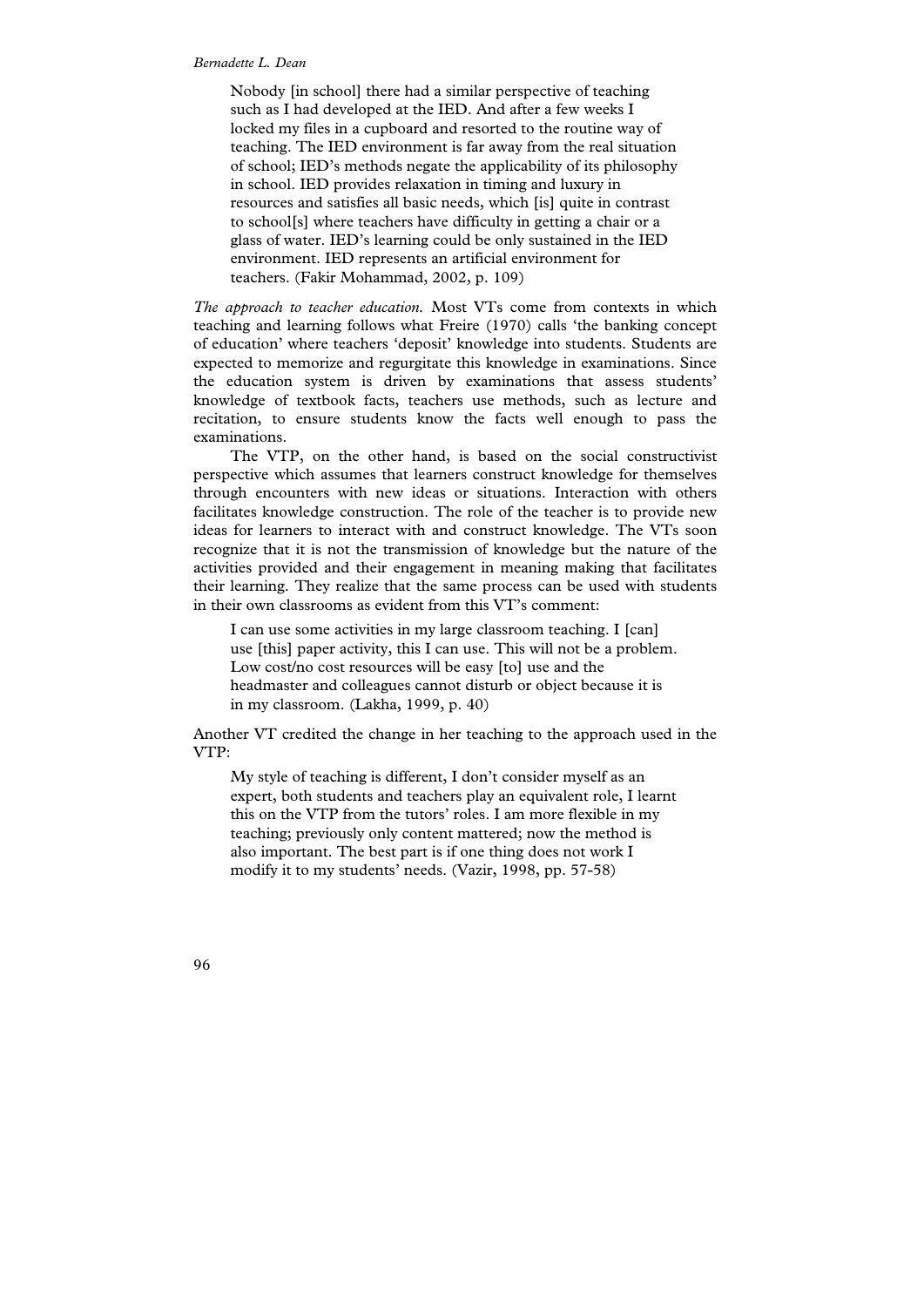#### *What Hindered the Change?*

The factors that hindered the conversion of programme learning into effective classroom practices can be placed in three categories: programme factors, school factors and out of school factors.

*Programme factors.* Some programme factors hindered learning and subsequent change in practice. First, the instructional language of the programme, namely English, is a foreign language for many VTs and not the medium of instruction in their schools. Their limited prior exposure to English may have hindered conceptual understanding and use of the ideas presented during the programme. Second, an emphasis on covering the broad curriculum rather than spending the required time for in-depth understanding of a particular content area or strategy was also a problem. VTs recalled struggling with ideas and sometimes being left confused because of the need to move to the next topic (Ghulam Mohammad, 1998). Third, VTs were not always helped to make their tacit learning explicit during the programme. Lakha (1999) observed that many VTs recognized the changes that had occurred in their attitudes and personal behaviour; they, however, were not able to articulate changes in their thinking. Fourth, not enough time was spent on how the ideas and strategies being taught could be adapted in different contexts (Rehmani, 2000). This may be due to the fact that some PDTs teaching the programme had learnt but not themselves applied the new ideas and strategies in real classrooms as they went straight from being students in the Masters programme to becoming teacher educators without the opportunity to teach in real classrooms. Fifth, PDTs sometimes seemed to lack awareness of the contextual realities in which VTs worked and the constraints these realities may pose to change. Consequently, they did not pay adequate attention to VTs' fears of not being able to use 'group work' or 'activities' because these 'require time' which they did not have as they had to 'complete the syllabus and prepare for exams' (Dean & Niyozov, 1996a, b). PDTs often interpreted these concerns as arising from personal factors rather than from the acute awareness of the challenges VTs knew they would face in their schools.

*School factors.* Lack of support from administrators and colleagues is an important hindering factor. Fullan (1991) argues that if administrators are not actively involved and highly visible supporters of particular practice, the likelihood that efforts to use these practices will continue, is minimal. In many cases, the head teacher had restrained the returning VTs from changing their practice instead of supporting them. One VT recalled,

Once my students were busy in discussion and there was noise in the class, [the head] entered the class and scolded the students about discipline and asked me to stop this game and start to teach as before. (Mankeia, 1999, p. 55)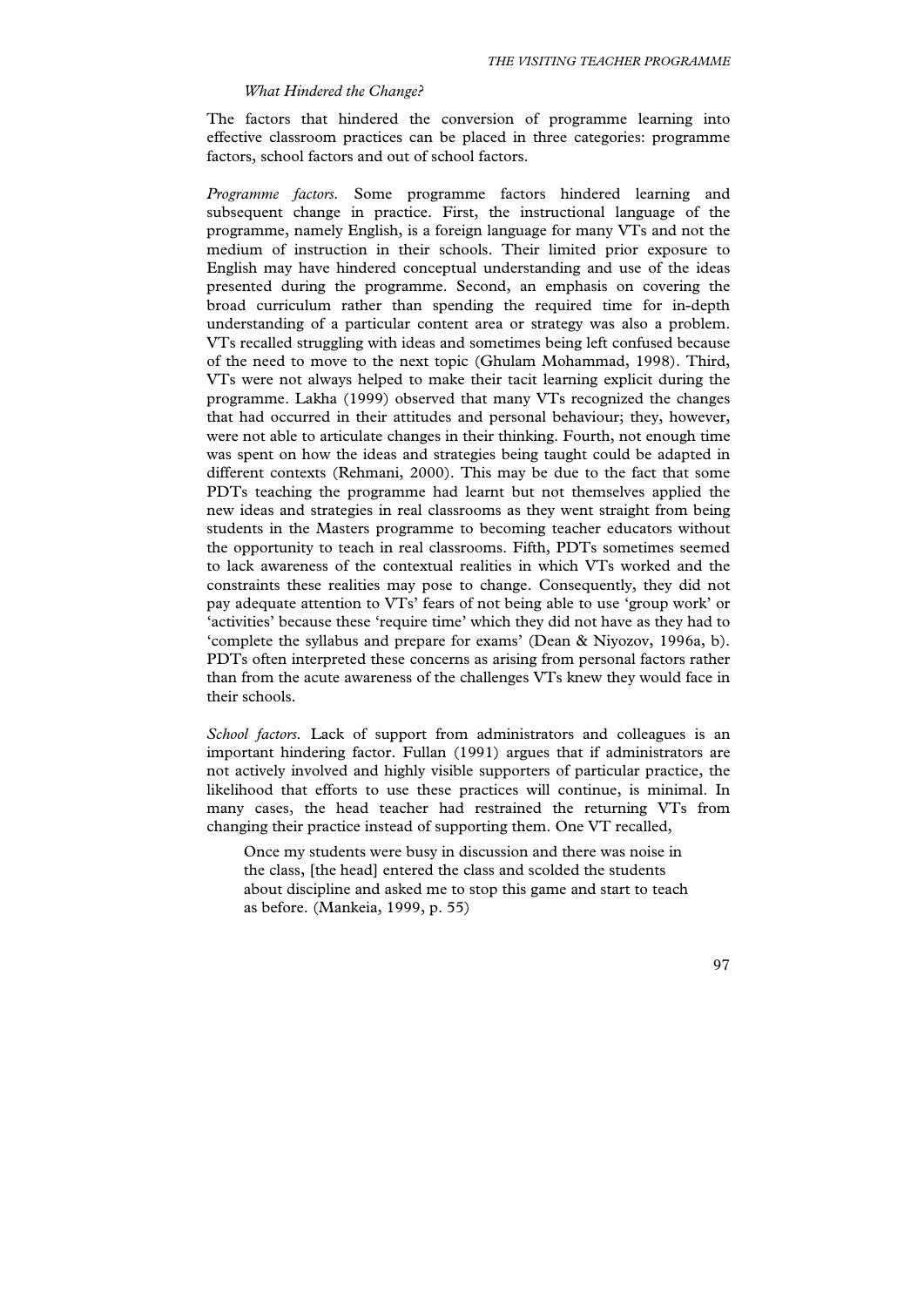Another VT stated regretfully,

Now I am not using my VT learnings because when I came back I was very enthusiastic and I used them. But nobody observed my classes, checked my planner or asked me what I was doing. (Mankeia, 1999, p. 48)

Guskey (1995) observes that teachers need support for change. Support can take 'the form of coaching, providing practitioners with technical feedback, and guiding them in adapting new ideas and practices to their unique contextual realities' (p. 124).

All VTs pointed out that the pressure to complete the textbook and to revise it so that students would have sufficient practice to pass their examinations hindered the transition from teaching for rote learning to teaching for understanding. Teachers preferred to teach to complete the syllabus and obtain good results in the examination. This is evident from a VT's comment,

I have to complete the syllabus before the final examination. We check their memory and skills of drawing [geometrical shapes] in the examination; conceptual clarification is not a basic requirement of the examination. If we 'check' [assess] their concepts, none of them will pass the examination. (Fakir Mohammad, 2002, p. 263)

Most of the VTs noted the lack of time to plan lessons, to complete lessons and to reflect on their lessons. A constructivist approach to teaching requires teachers to think of how they can build on students' previous knowledge. This entails designing activities and organizing them so as to facilitate learning. For VTs in resource- deprived schools it involves much more as is evident from this VTs' comment:

Last evening I spent my time buying material and drawing triangles. I bought paper sheets and a geometry box to prepare these worksheets. It is not easy to plan a lesson the way I learned at IED. (Fakir Mohammad, 2002, p. 255)

Despite spending time on lesson planning, the limited time allocated for classroom teaching affects the learning outcomes that the teachers can actually achieve. In most schools a teaching period is of only 35-40 minutes' duration, which is insufficient for students to engage in activities aimed at facilitating conceptual understanding. Teachers have to negotiate with colleagues to take two consecutive periods or revert to transmission of knowledge towards the end of class time.

There is no notion of time for reflection in most schools even though there is a growing body of evidence (Schon, 1983, 1987; Pollard & Tann, 1993) that reflection is an important source of learning and of continuing professional development. The question that comes to mind is, where is the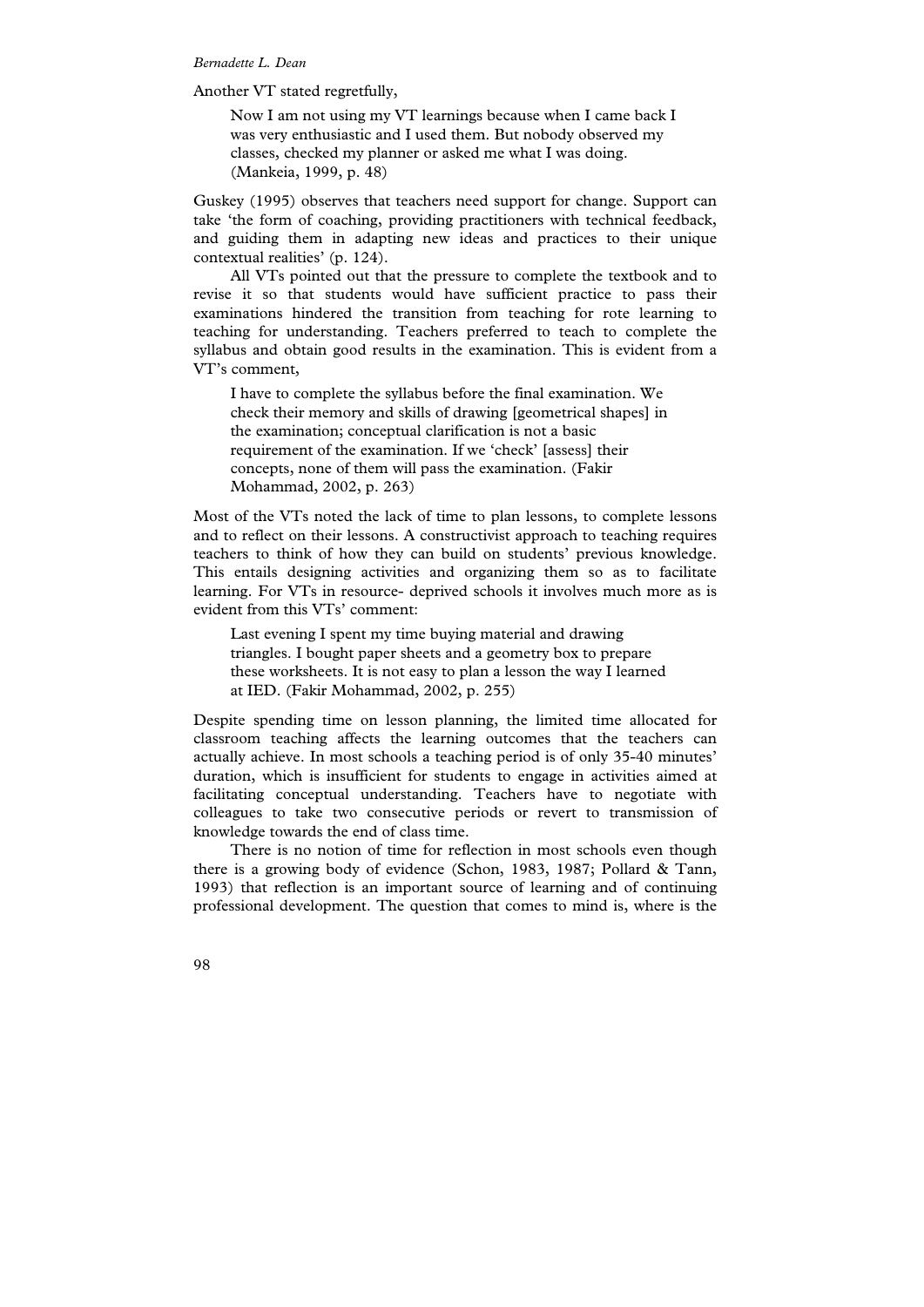time going to come from? What changes will be required to make the time for learning for understanding in our schools?

*Out of school factors.* The prescribed national curriculum that comes to teachers in the form of a textbook they are bound to teach and board examinations which are based entirely on recall of textbook content seem to be the two greatest hindrances to change. Teachers are torn between facilitating acquisition of knowledge, skills and attitudes, which they feel are important for life and completing the syllabus so as to prepare students for their exams. Teachers often look for support to parents but find that they too have come to see teaching as covering the textbooks and learning as memorization of textbook content. A VT claimed, 'I tell my students to read the newspaper and watch National Geographical movies but their parents want them to memorize answers and go through exams' (Mankeia, 1999, p. 47). Pressure from all stakeholders for good results in the examination reinforces tradition (Fakir Mohammad, 2002).

#### **Conclusion**

The above discussion based mainly on the VTP during the first five years shows that some learning did accrue to the teachers who participated in the programmes. They left the programme with a better understanding of the concepts in particular subjects, with enhanced teaching and learning skills and with the desire to move from being the 'sage on the stage' to a 'guide on the side' in their classrooms. However, there was limited and often superficial change in classroom practice. It was clear that while the VTP had from the very beginning included opportunities to practice the newly learned strategies, these were not enough. Also, during the programme, the VTs did not practise in their own classrooms but in a new classroom acquired for the purpose and which was therefore new to them. Acknowledging these problems, the VTPs have become more school-based over the years. At present the course participants spend at least half (120 hours of the total 240 hours) of the course time in their own classrooms implementing the strategies learned in the face to face part of the course. During this period, they participate in weekly seminars to discuss problems of implementation and together try to find solutions. PDTs and IED faculty visit them in their classroom at least five times during the term to provide classroom support.

Despite this change, the institutional imperatives of curriculum and examinations, the resource constraints, and acceptance of the orders of their school authorities continue to be a challenge for implementation and continuation of classroom change. For the VTs choice, to change existing practice, is limited by their own capacity as well as by the structures of the school and society within which they have to choose (Corrigan, 1990). The VTs perceive school culture as static, authoritative, and impossible to change and hence they either do not initiate change or give up quickly. The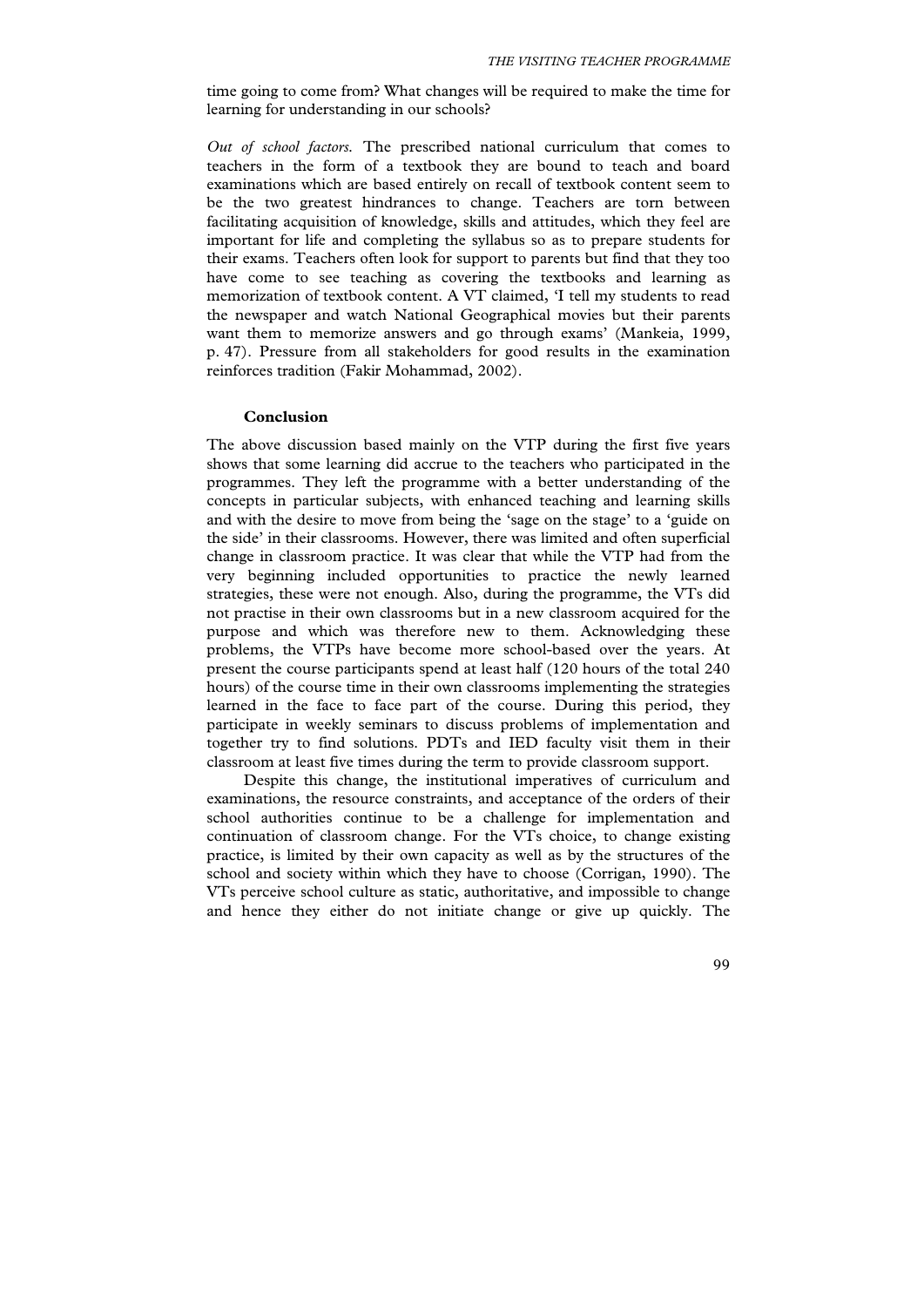programme facilitators and the graduates must both recognize that teaching is a site of conflict and struggle, which are individual and social, complex and evolving (Dean, 2000): a practice they must understand in order to influence the conditions in which they work.

IED now has a 'critical mass' of teachers in many of its cooperating schools. To the emphasis in the VTP on classroom change must be added ways for VTs to work in concert with PDTs and head teachers to bring about change in schools. For as Margaret Mead the famous sociologist reminds us, we should never doubt the power of a small group of thoughtful, committed teachers to change school, since it is the only thing that ever has.

#### **Notes**

- [1]This programme was renamed as Certificate in Education in 2002.
- [2] Professional Development Teachers are graduates of IED's M.Ed. programme. See Chapters 1 and 3 for a more detailed description.
- [3] The first degree is in most cases a bachelor's degree. However, in the case of the programme for primary teachers, this requirement had to be flexible and teachers with a lesser qualification, namely higher secondary school certificate, were accepted. This flexibility was necessary because a large number of primary school teachers in Pakistan do not have a graduate degree.

#### **References**

- Ahmed, S. (2000) Influence of the Secondary Science Professional Development Programmes on teachers' beliefs. Unpublished Master's dissertation, AKU-IED, Karachi.
- Alvi, V., Shafi, I., Mustafa, S., Yousafi, S. & Bano, Y. (2000) *Secondary Science VT Program Report*. Karachi: AKU-IED.
- Aziz, K.K. (1992) *The Murder of the History of Pakistan*. Lahore: Vanguard.
- Baber, S.A., Ahmed Khan, S., Rodrigues, S., Kimani, N.A. & Najari-us-Scher, K. (2000) *Report on the Secondary Mathematics Visiting Teachers' Programme*. Karachi: AKU-IED.
- Bacchus, M.K. (1994) Towards an Outline of the Programme for Visiting Teachers at IED (The VT Programme). Memo to faculty, AKU-IED, Karachi.
- Britzman, D.P. (1991) *Practice Makes Practice: a critical study of learning to teach*. Albany, NY: State University of New York Press.
- Cornbleth, C. & Ellsworth, J. (1994) Teachers in Teacher Education: clinical faculty roles and relationships, *American Educational Research Journal*, 31(1), pp. 49-70.
- Corrigan, P. (1990) *Social Forms/Human Capacities*. London and New York: Routledge.
- Dean, B.L. (2000) Islam, Democracy and Social Studies Education: a quest for possibilities. Unpublished doctoral dissertation, University of Alberta.

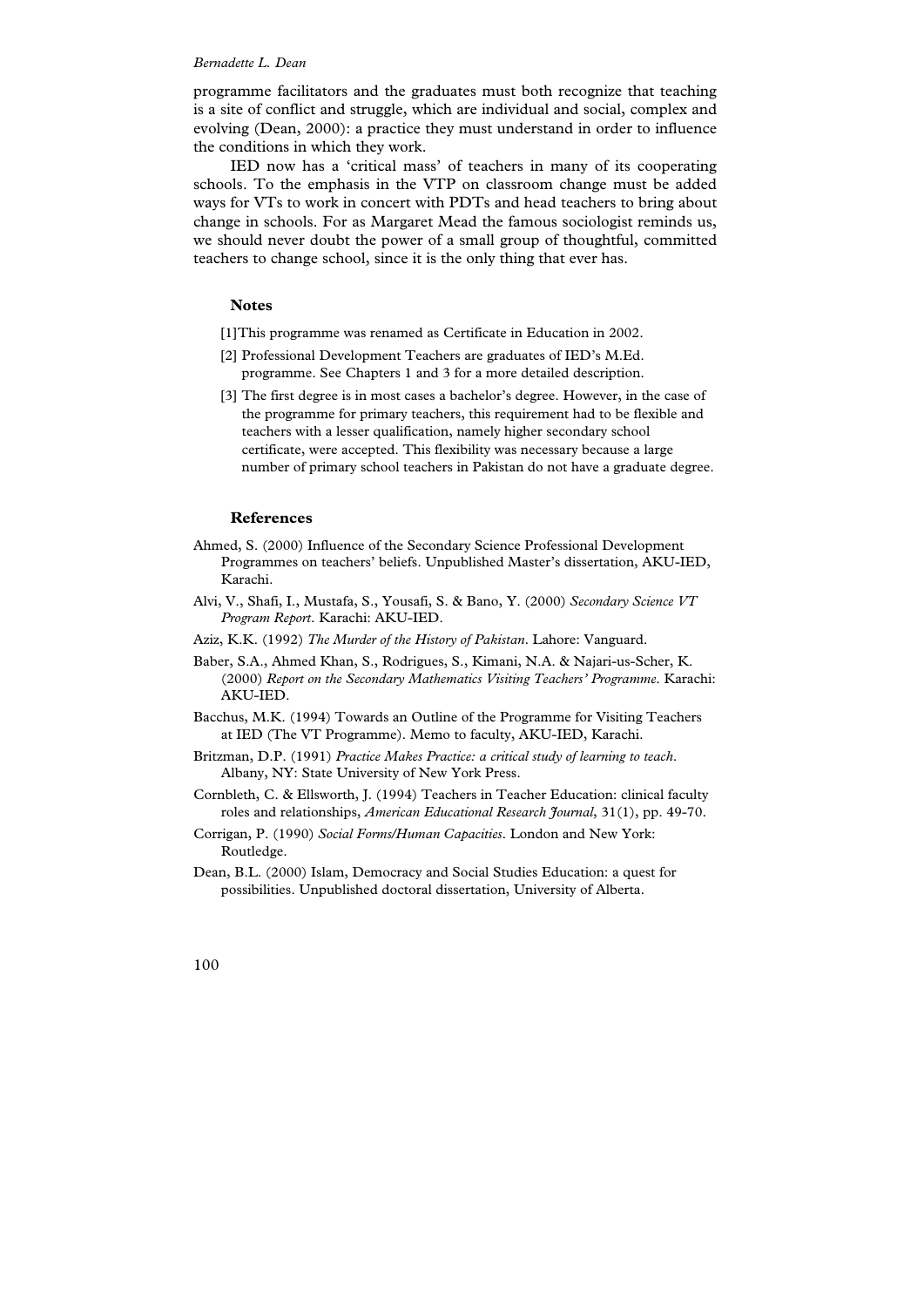- Dean, B.L. & Niyozov, S. (1996a) Inservice Teacher Education: going beyond the surface (reflections from Pakistan). Paper presented at the Conference on Innovative Approaches to Teacher Education, 2-4 April 1996. Karachi: AKU-IED.
- Dean, B.L. & Niyozov, S. (1996b) Converting Theory into Practice: lessons learnt, dilemmas faced and insights gleaned from the first Visiting Teacher Programme conducted at AKU-IED, Karachi.
- Fakir Mohammad, R. (2002) From Theory to Practice. D.Phil. thesis, University of Oxford.
- Fennema E., Carpenter, T.P., Franke, L.M., Jacobs, V.R. & Empson, S.B. (1996) A Longitudinal Study of Learning to Use Children's Thinking in Mathematics Instruction, *Journal for Research in Mathematics Education*, 27(4), pp. 403-434.
- Freire, P. (1970) *Pedagogy of the Oppressed*. New York: Seabury Press.
- Fullan, M. with Steigelbauer, S. (1991) *The New Meaning of Educational Change*, 2nd edn. Toronto: OISE Press.
- Ghulam Mohammad, N. (1998) What Have the Teachers Learned? The Impact of Social Studies VT Programme on Selected Government School Teachers. Unpublished Master's dissertation, AKU-IED, Karachi.
- Guskey, T. (1995) Professional Development in Education: in search of the optimal mix, in T. Guskey & M. Huberman (Eds) *Professional Development in Education*, pp. 114-132. New York: Teachers College Press.
- Halai, A., Ali, F., Zahid, M., Fakir Muhammad, R. & Mehta, Y. (1996) *Report of Mathematics Visiting Teachers Programme*. Karachi: AKU-IED.
- Harlen, W. (1993) Children's Learning in Science, in Rosemary Sherrington (Ed.) *Science Teachers' Handbook*, pp. 37-54. Hatfield: Association for Science Education.
- Hoodbhoy, P. (1998) *Education and the State: Fifty Years of Pakistan*. Karachi: Oxford University Press.
- Joyce, B., Showers, B. & Rolheiser-Bennet, C. (1987) Staff Development and Staff Learning: a synthesis of research on models of teaching, *Educational Leadership*, 45(1), pp. 11-23.
- Lakha, S. (1999) Exploring Changes in Teachers' Thinking during a Mathematics VT Programme. Unpublished Master's dissertation, AKU-IED, Karachi.
- Mankeia, P. (1999) The Impact of Social Studies Visiting Teacher Programme on Teachers' Perception and Classroom Practices. Unpublished Master's dissertation, AKU-IED, Karachi.
- Mithani, S. (1996) *Programme Evaluation, Summary and Implications*. Karachi: AKU-IED.
- Muhammad Sheikh, N. et al (1996). *Report on the English VT Programme*. Karachi: AKU-IED.
- Nayyar, I., Lone, A.H., Khan, B.A., Shah, J.I. & Rodrigues, S. (2000) *Report of Visiting Teacher Programme in Primary Education*. Karachi: AKU-IED.
- Piaget, J. (1977) *The Principles of Genetic Epistemology*. London: Routledge.